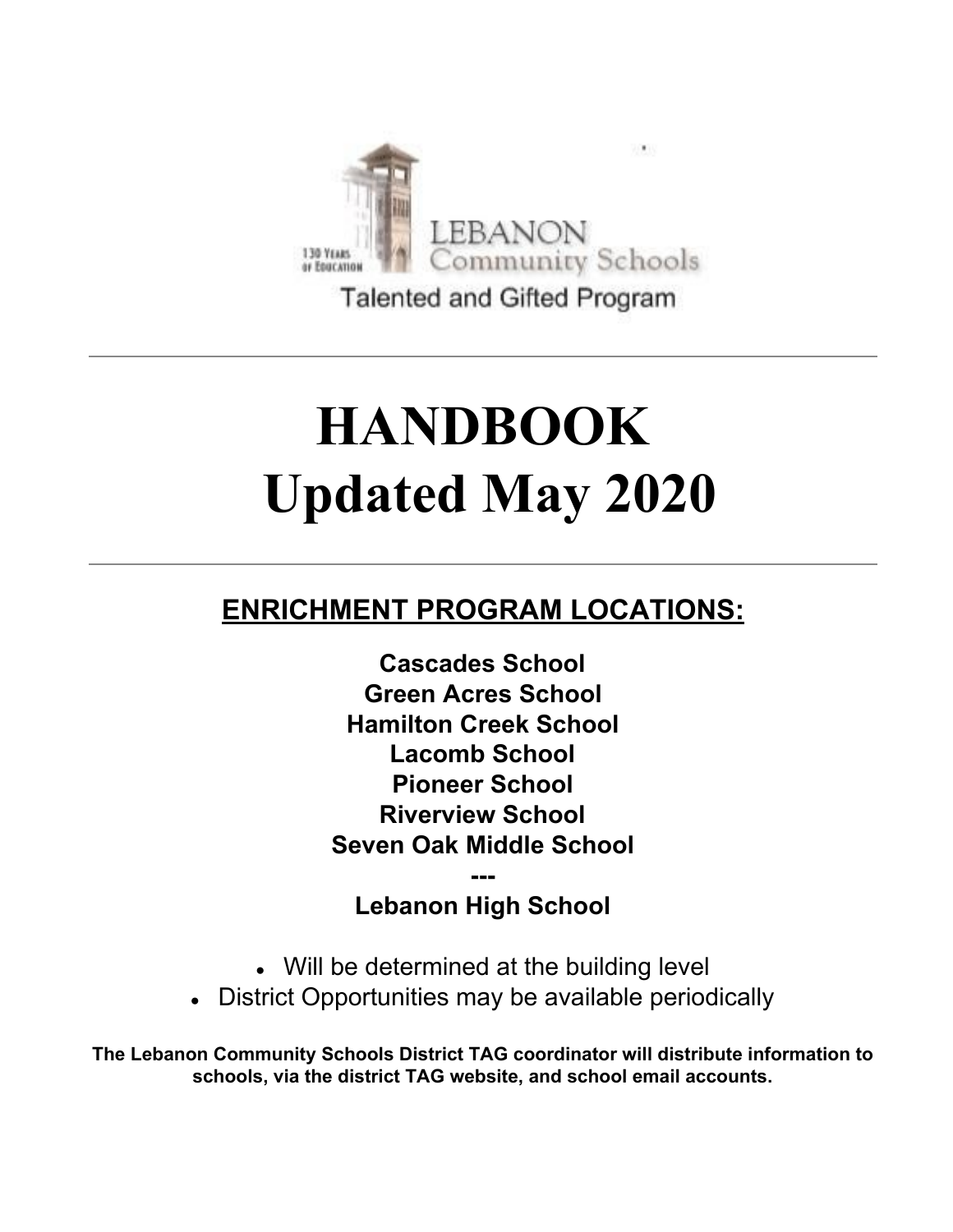## **TABLE OF CONTENTS**

| ≻Explanation of rate and level philosophy12-15 |  |
|------------------------------------------------|--|
|                                                |  |
|                                                |  |
| ≻Resources for working with TAG students30-37  |  |
|                                                |  |
|                                                |  |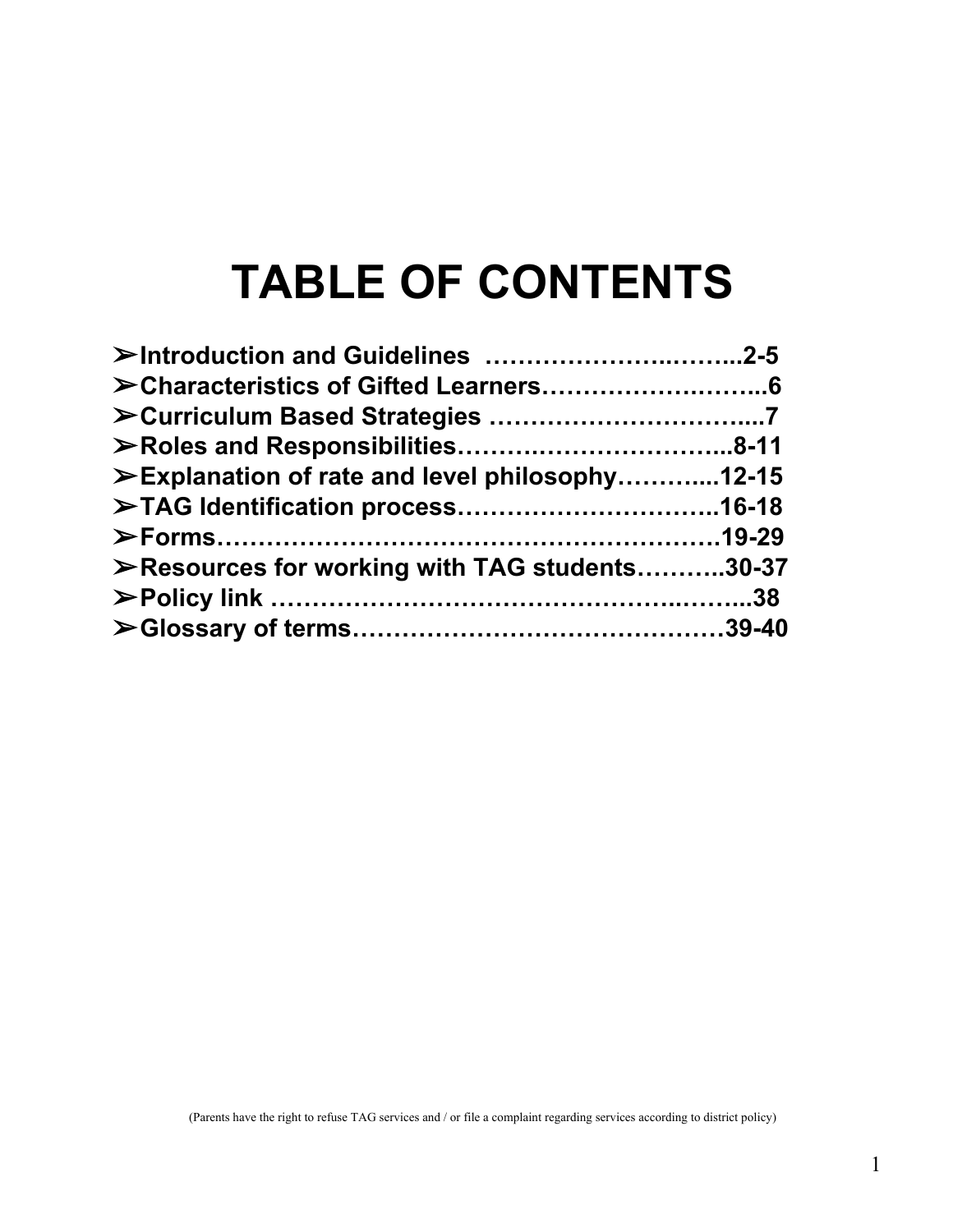## **Introduction**

The Oregon Talented and Gifted Act, passed by the legislature in 1987, requires school districts to identify and serve both intellectually gifted and academically talented students in grades K-12. The Act was revised in 1995 and Administrative Rules were rewritten. Lebanon Community Schools have established policies and procedures for implementing these rules and statutes.

Lebanon Community Schools are committed to providing a quality education for all students. We recognize that every student comes to us as an individual with unique abilities, talents, and needs. We believe it is our responsibility, as educators, to provide appropriate instructional programs and supportive environments which allow and encourage every child to realize his/her potential.

We further recognize and respect the unique intellectual, emotional, and social needs of our talented and gifted (TAG) students. They may need a different kind of educational program--one that takes into account their unique abilities, interests, and learning styles. We are committed to developing and refining a TAG program which provides our gifted students the very best that education has to offer and leads toward improving the quality of education for all students.

#### **Standards for Lebanon Community Schools Talented and Gifted Programs and services:**

These standards serve as a framework and communication tool for designing and documenting appropriate instruction. The seven standards around which each school's program is built are as follows:

- Information will be provided by the school to parents in a timely manner when a student is identified.
- Level(s) and rate(s) of learning will be assessed.
- Frequent documentation of instruction for assessed level(s) of learning and accelerated rates of learning will exist.
- There will be opportunities for parent input and regular communication among parents, school staff and students.
- There will be a shared responsibility among parents, school staff, and students.
- Opportunities for interaction with other TAG students will exist.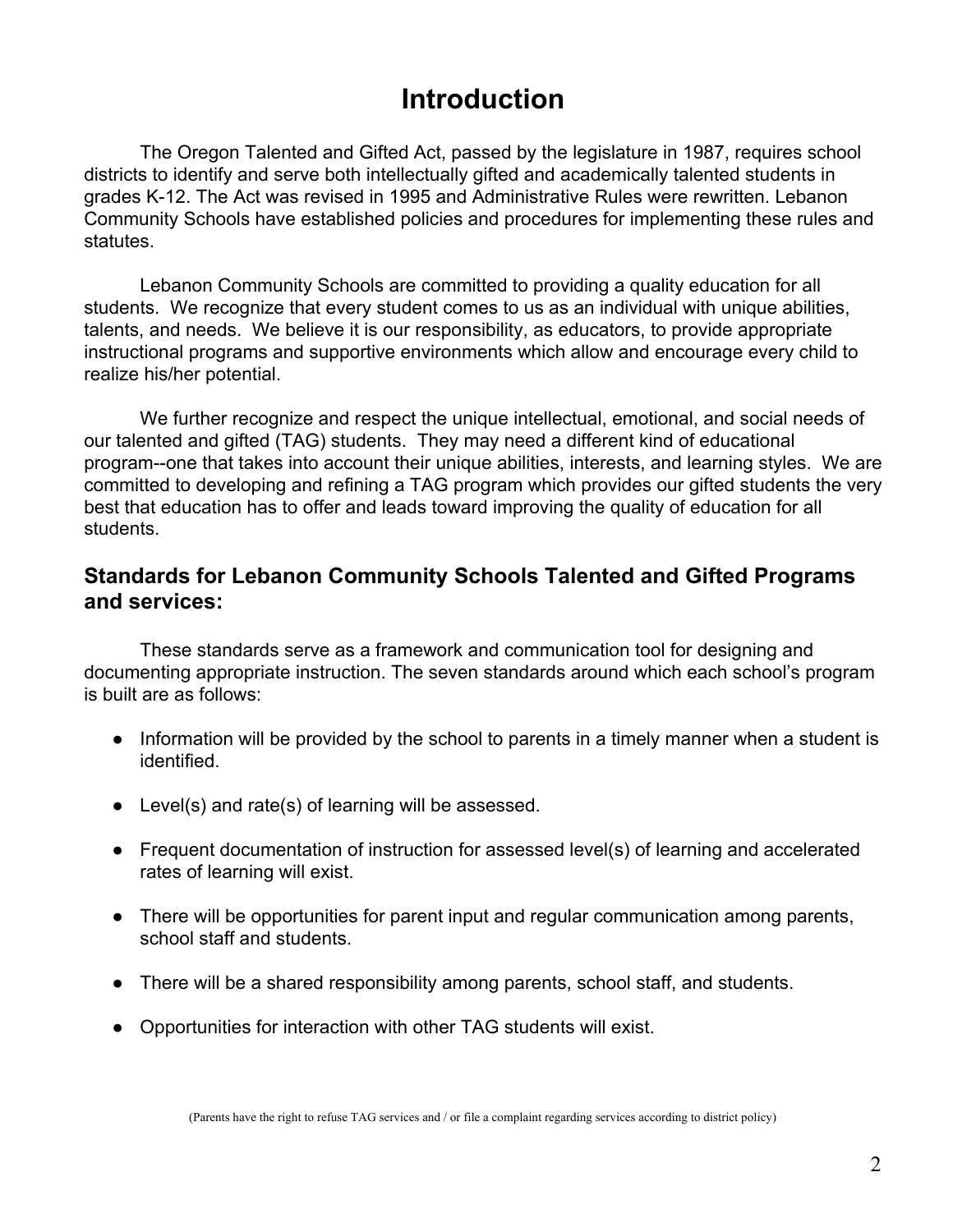## **Talented and Gifted Guidelines**

Lebanon Community School District's "best practices" suggest **reasonable** timeliness for the identification process:

- Students previously identified should be receiving TAG instruction *within three weeks* of the beginning of the school year.
- Transfer students or new referrals should be receiving TAG instruction *within 6 weeks* of the initial referral. [\(](https://secure.sos.state.or.us/oard/viewSingleRule.action?ruleVrsnRsn=145311)**[OAR 581-022-2325\)](https://secure.sos.state.or.us/oard/viewSingleRule.action?ruleVrsnRsn=145311)**

#### Identification of Children in Grades K - 12

The Oregon Administrative Rules, unless otherwise specified within a particular rule, apply to all children, grades Kindergarten through 12. Identification of children who are talented and gifted is the first step to ensuring that these children receive appropriate programs and services, and that their parents are given the opportunity to provide input about their children's education. An unofficial "watch" of children in the early primary grades does not satisfy this requirement.

#### **Identification Tools**

Lebanon Community School District may use one or more of the following tools to identify Talented and giftedness of our students:

- CogAT
- SBAC and OAKS
- STAR
- Woodcock Johnson III
- Iowa Skills Test
- **●** Student Portfolios

#### **Student Files**

TAG identification teams must keep a record of the decision made by the team and the data used to make the decision. This record must become part of the student's educational cumulative record, even when the decision was that the child did not qualify for talented and gifted services. All documentation will be kept in a students cumulative file from identification through grade 12.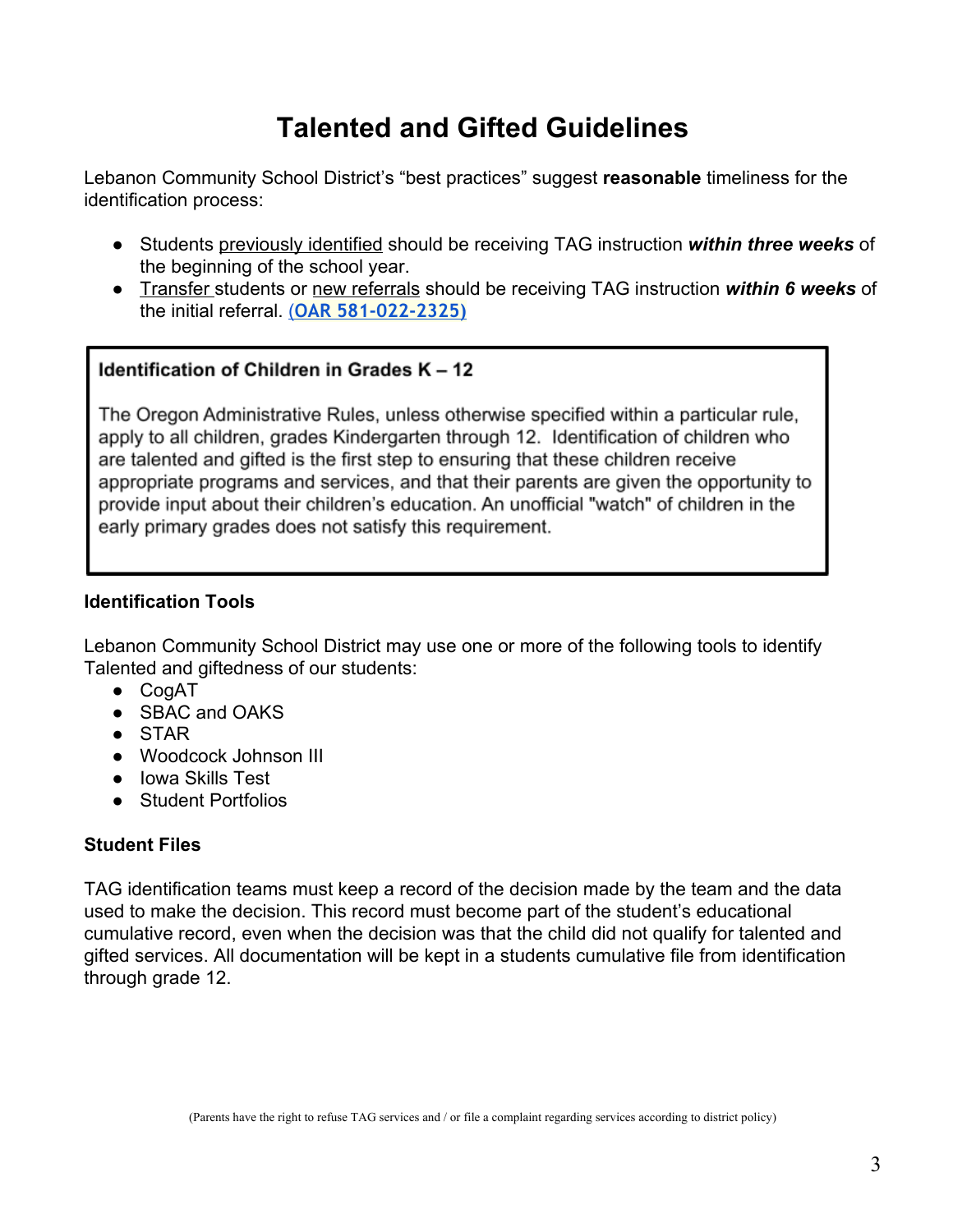## **Referral and Identification Overview**

The Oregon Talented and Gifted Education Act states that districts shall use nationally normed standardized tests as well as behavioral, learning and performance information for identifying gifted and talented students. In addition to standardized tests, Lebanon Community Schools will also take further steps to identify students from ethnic minorities, students with disabilities, students who are "twice exceptional", students who are culturally different or economically disadvantaged, and students who demonstrate the potential to perform at the 97<sup>th</sup> percentile.

Identification is based on multiple criteria that call for a consistent pattern of excellence over time. One piece of evidence is a score at or above the 97th percentile on a nationally normed standardized test of academic achievement or mental ability or the potential to score at this level. Additional information must be gathered, and may include referral forms, classroom test scores, work samples, grades, and anecdotal records. No single test, measure, or score shall be the sole criterion for identification.

#### **Step 1: Initial Screening/Referral**

Classroom teachers, parents, and/or students may refer a student (K-12) to the school's TAG Committee. *All 2nd grade students and students new to the district* will be screened using the CoGAT three part screener. All students with a score at the 80th percentile/7th stanine or higher, on the initial screener, will be given the complete CoGAT (remaining six subtests). Following the scoring of the complete CogAt, students in the 97th percentile on one composite section, or 95th percentile composite score will move to **step 2.**

Students in grades three through twelve will be screened through Smarter Balanced and STAR scores, classroom characteristic surveys, and/or standardized tests of intelligence. At any time, a student may be referred to a building TAG committee based on observation by the classroom teacher. If the referral and screener indicate that individual testing would be effective, parents will be asked to sign [a Consent to Test](https://docs.google.com/document/d/1eYzhs3g5a0N68uwkdxLY1bn1bdeMPn7xFTC-IhsZjTc/edit) form.

#### **Step 2: Data Review**

When a student has been referred, the school TAG committee collects and reviews applicable data. In addition to standardized test results, this data must include other pieces of supporting evidence such as cumulative records, past test scores, behavioral records, work samples, grades, parent/teacher referral forms, and behavior checklists. The school TAG committee then decides whether the student:

- Meets criteria for identification.
- Does not meet criteria for identification.
- More information is needed to support identification.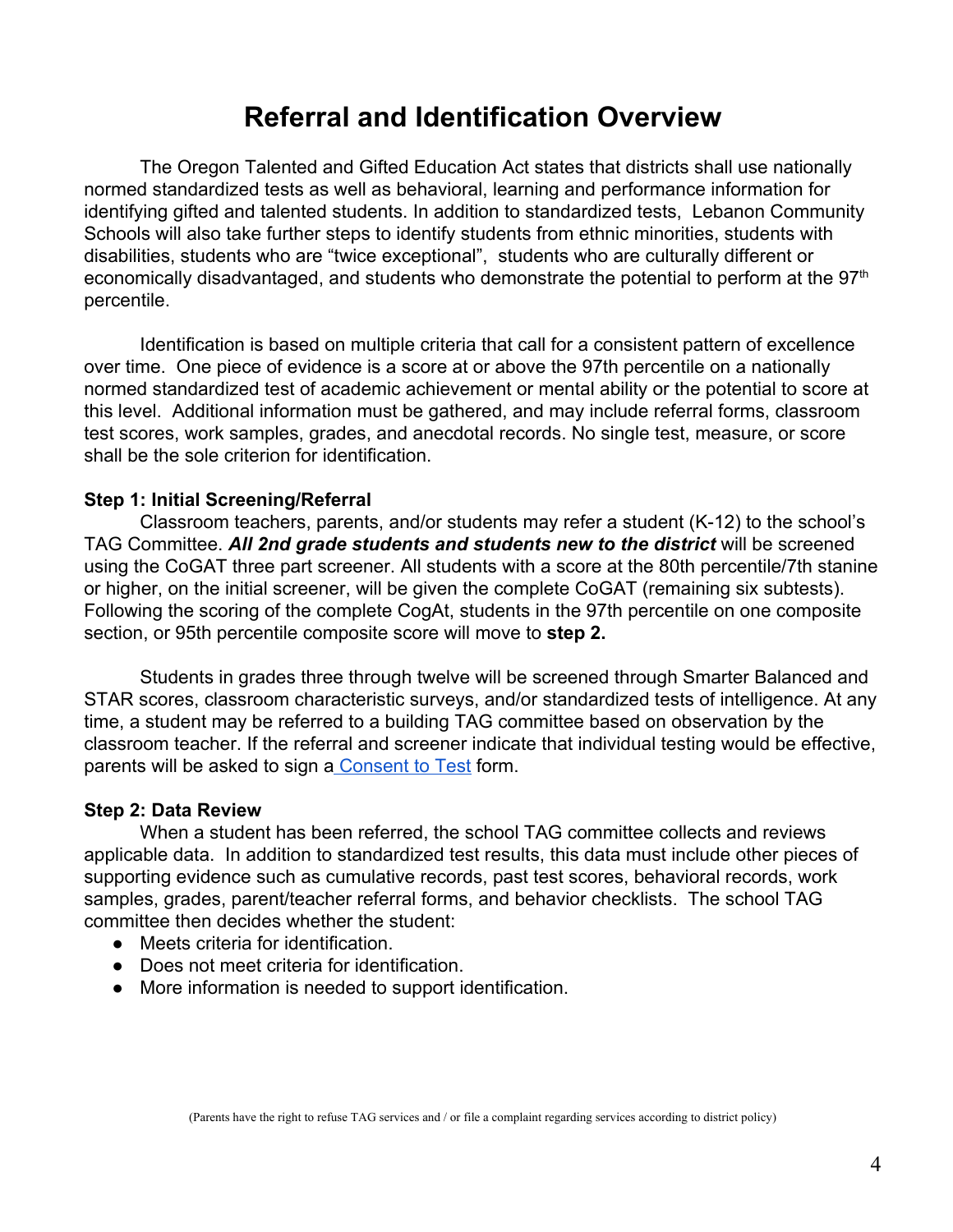#### **Step 3: Communication**

Parents are notified of their child's identification and given an opportunity to provide input and discuss the programs and services to be received by their child. If at any time a parent has a question or concern regarding his or her child's identification, placement, or program, the child's teacher should be contacted first, if further information is needed, it is then appropriate to consult the school principal, site coordinator, and then district TAG coordinator.

Determining the student's instructional level and learning rate is an on-going process throughout the student's academic career. TAG students will have a Personal Education Plan that will have parent, teacher, and student input and reviewed quarterly.

## **Differentiated Curriculum**

The requirement to provide instruction at the student's level and rate of learning in the academic program does not limit the District concerning how to organize the instruction. A variety of building configurations, instructional grouping strategies, individual student planning, and administrative options may be used to organize instruction. This local decision-making quality of the TAG mandate encourages districts to be creative and to view "school" in the broadest sense by using multiple options inside and outside the regular classroom.

Curriculum may be modified to suit student aptitudes, interests, and developmental level in the academic program. The wide range of options the District may use spans the continuum from self-contained classes to fully mainstream, enrichment, or regular classroom.

## **Parent/Teacher/School Collaboration**

The District will provide parents an opportunity to discuss and provide input concerning the programs and services their students receive. The parents will be given an opportunity to meet with school staff to discuss the specific programs, opportunities, and services for their students, if they wish. The method of collaboration is the District's choice, and might be met through written communications concerning the programs and services the District generally provides, those the District intends to provide, and an offer to meet with parents individually to discuss the District's plan for providing TAG services.

Parents also have the right to choose for their child not to participate in the TAG program. Participation in TAG is not mandatory. This program is completely optional. In addition, there may be time that parents may feel the need to file a complaint regarding TAG services. While any complaint about school personnel or programs will be investigated by administration, parents are strongly encouraged to speak with their building Principal or building TAG coordinator first in order to solve any issues that may arise. (Refer [Policy KL](http://lebanon.k12.or.us/media/2020/03/KL.pdf): Public Complaints)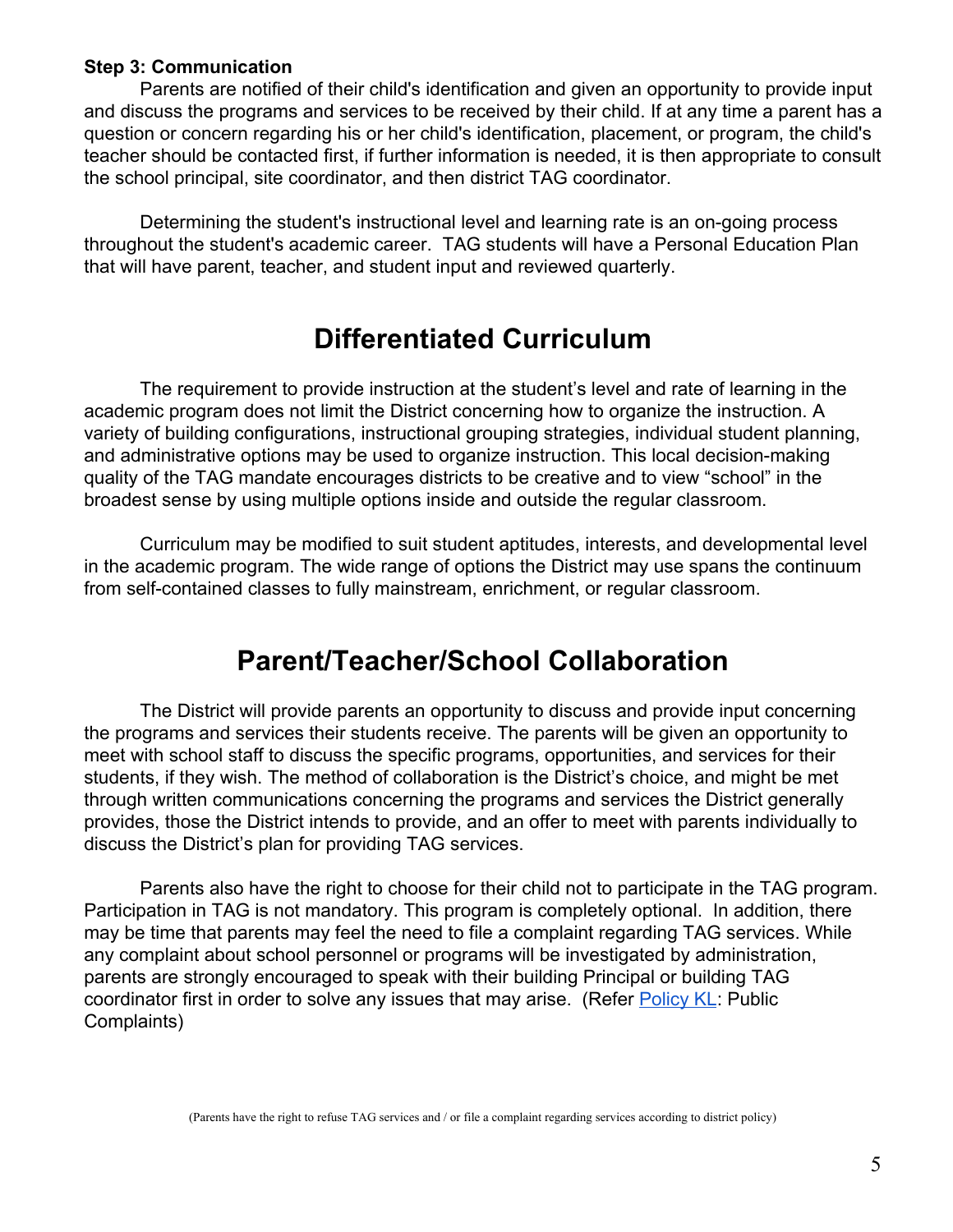## **Definitions for Areas of TAG Identification**

The identification procedures follow state requirements as outlined in OAR (previously numbered [581-022-1310,](https://secure.sos.state.or.us/oard/viewSingleRule.action?ruleVrsnRsn=145311) now known as 581-022-2325. The District will identify talented and gifted students in the following categories:

#### **Intellectually Gifted**

Students who score at the 97th percentile or above on a nationally norm-referenced standardized test of school ability and who have confirming behavioral, learning and/or performance information are considered Intellectually Gifted.

#### **Academically Talented**

Students who score at or above the 97th percentile on a nationally norm-referenced standardized test of academic achievement in the area of total reading and/or total mathematics and who have confirming behavioral, learning and/or performance information.

#### **Potential to Perform**

Students who demonstrate the potential to perform at or above the 97th percentile on a nationally norm-referenced standardized test of school ability or academic achievement test of total reading and/or total mathematics and who have confirming behavioral, learning or performance information.

"Despite a student's failure to qualify (above), ...districts….shall identify students who demonstrate the potential of perform at the 97th percentile."

"School Districts may identify additional students who are talented and gifted...if the student demonstrates outstanding ability or potential in one or more of the following areas: (a) Creative ability in using original or nontraditional methods in thinking and producing; (b) Leadership ability in motivating the performance of others either in educational or non-educational settings; ( c) Ability in the visual or performing arts, such as dance, music, or art." (excerpts from [OAR 581-022-2325\)](https://secure.sos.state.or.us/oard/viewSingleRule.action?ruleVrsnRsn=145311).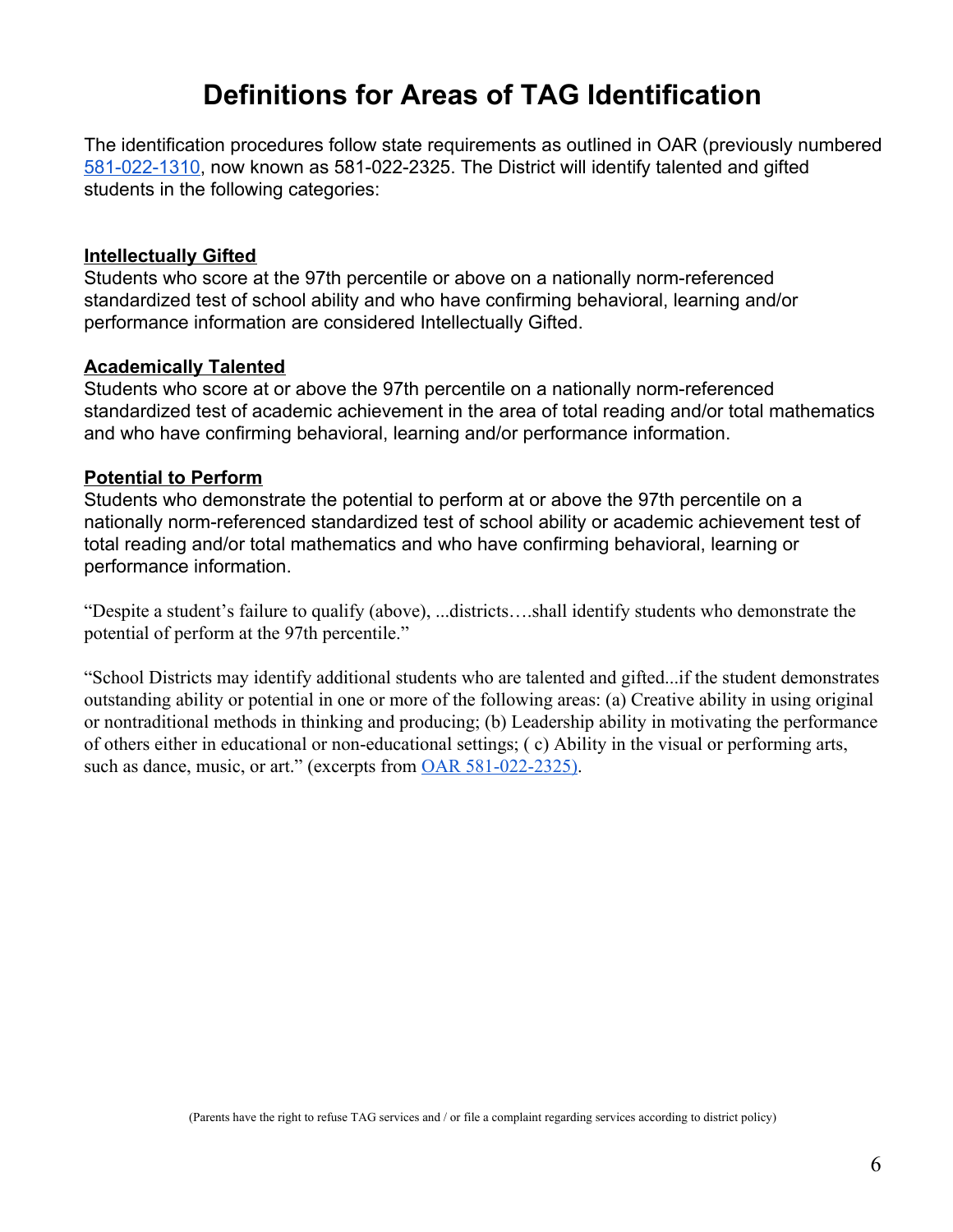## **CHARACTERISTICS FOR AREAS OF GIFTEDNESS**

\*Adapted from the National Association for Gifted Children

### **General Intellectual**

#### **Ability**

.

- understands complex concepts
- draws inferences between content areas
- sees beyond the obvious
- thrives on new or complex ideas
- enjoys hypothesizing
- intuitively knows before taught
- uses an extensive vocabulary
- does in-depth investigations
- learns rapidly in comparison to peers
- 1 2 repetitions for mastery
- manipulates information

### **Specific Academic**

#### **Ability**

- advanced comprehension 1-2 repetitions for mastery
- intense interest in a specific academic area
- high academic capacity in special-interest area
- pursues special interests with enthusiasm
- operates at a higher level of abstraction than peers
- asks poignant questions
- discusses and elaborates in detail

#### **Descriptions of TAG Instructional Services**

Services can be described in two ways: *curriculum-based* and *student-based*.

#### **Curriculum-Based Services**

Definition: Modification to courses of study in content, instructional strategies, and expectations for performance and product. A written plan will reflect these options when developing the program for the TAG student.

#### **Student-Based Services**

Definition: Personalized/individualized planning to develop appropriate academic programs.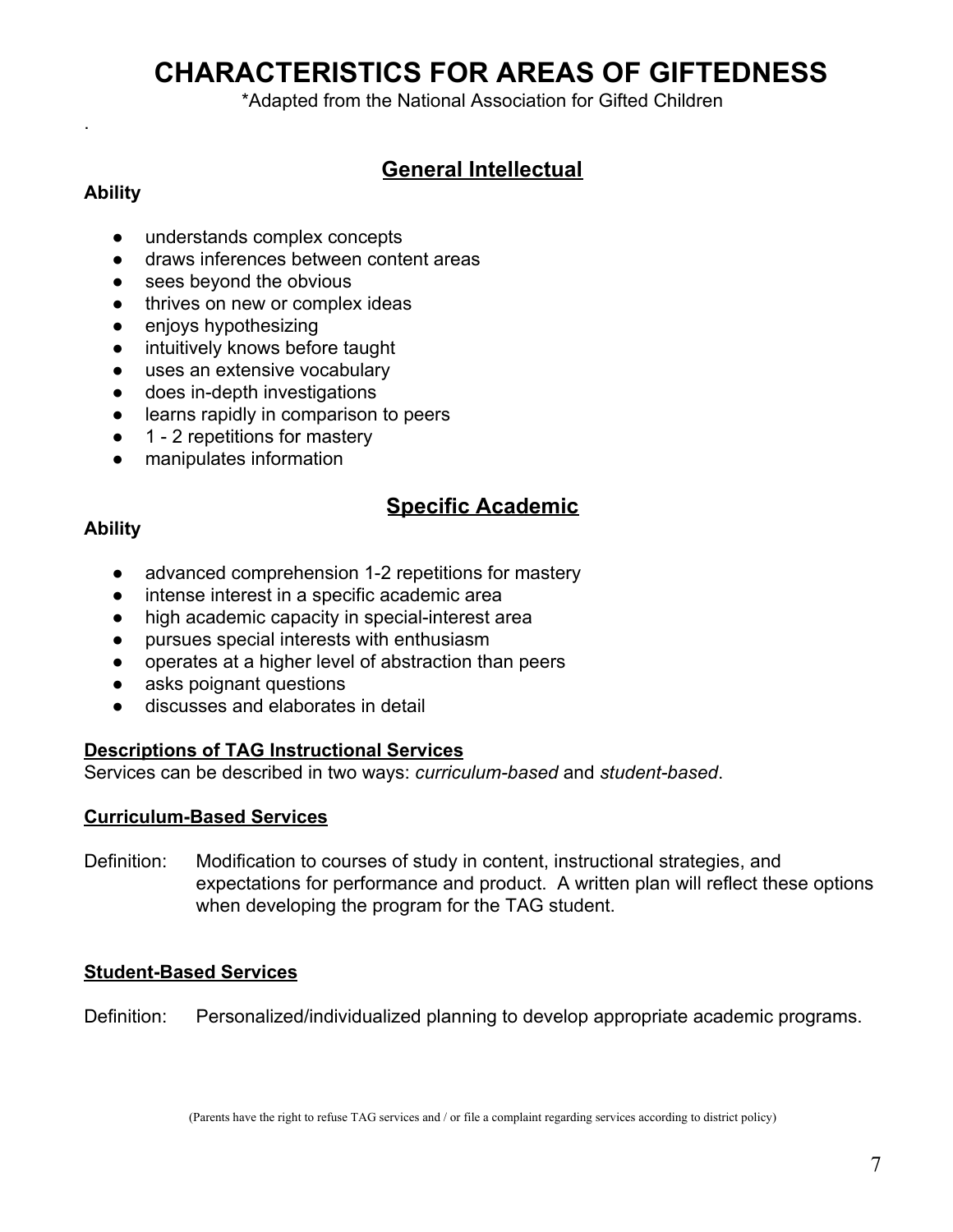## **Possible Curriculum-based Strategies**

(This is not a comprehensive list.)

| <b>Cross Grade</b><br><b>Grouping</b>                                  | Students are ability grouped with a student in a higher grade level.                                                                                                                                                                                                                            |
|------------------------------------------------------------------------|-------------------------------------------------------------------------------------------------------------------------------------------------------------------------------------------------------------------------------------------------------------------------------------------------|
| <b>Fast Paced Groups</b>                                               | Curriculum is offered at a faster rate. It is often used in connection with<br>compacting or acceleration.                                                                                                                                                                                      |
| <b>Learning Centers</b>                                                | Materials to be used in small groups or for students to work independently.                                                                                                                                                                                                                     |
| <b>Special Part-time</b><br><b>Class</b>                               | Small group sessions working with other students of similar abilities.                                                                                                                                                                                                                          |
| <b>Cluster Grouping</b>                                                | Grouping according to ability or interest. May be skill oriented or project<br>oriented, short term or extensive.                                                                                                                                                                               |
| <b>Acceleration</b>                                                    | Instruction is delivered so that students move through the curriculum<br>according to assessed skill levels rather than grade levels. The student<br>moves ahead whenever mastery of content and skills is demonstrated.                                                                        |
| <b>Independent Study</b>                                               | Student-centered, directed by classroom teacher or other resource person.<br>Student learns and practices research and study skills by learning more<br>about an interest area and communicating findings to an appropriate<br>audience.                                                        |
| Individualized<br><b>Instruction</b>                                   | One-on-one instruction matched to individual needs. It can be fast-paced,<br>advanced level, or remedial.                                                                                                                                                                                       |
| <b>Grade Advancement</b>                                               | Students are advanced one or more grades beyond the one normally<br>prescribed for their age. This should only be done with careful planning.                                                                                                                                                   |
| <b>Compacted Course</b><br>or Curriculum                               | Content is compacted into abbreviated time. The result provides additional<br>time for enrichment or study.                                                                                                                                                                                     |
| <b>Differentiated</b><br><b>Assignment</b>                             | Content, process and/or product changed to challenge and encourage<br>higher level thinking.                                                                                                                                                                                                    |
| <b>Whole Class</b><br><b>Enrichment</b>                                | The teacher provides the opportunity for the entire class to work beyond or<br>outside of the regular curriculum.                                                                                                                                                                               |
| <b>Advanced</b><br><b>Placement Courses /</b><br><b>Honors Classes</b> | Courses which offer content at advanced levels. Material is often presented<br>at a faster pace. Examples include: Advanced Placement (AP) courses<br>where students take an exam and may earn college credit; honors Classes<br>with advanced course work, but no college credit is available. |
| <b>Mentorships /</b><br><b>Internships</b>                             | Student is paired with an expert in a field of common interest with the<br>student being guided in a project or research. Internship may be in a<br>prospective career field.                                                                                                                   |
| <b>Challenge Tests</b>                                                 | Students can pass required or core classes by examination.                                                                                                                                                                                                                                      |
| <b>Enrollment in</b><br><b>College Courses</b>                         | Student enrolls in college level classes while still enrolled in high school.                                                                                                                                                                                                                   |
| <b>Concurrent</b><br><b>Enrollment</b>                                 | Dual enrollment into two levels of schooling including high school and<br>college.                                                                                                                                                                                                              |
| <b>College Prep</b><br><b>Curriculum</b>                               | The district will continue to expand AP offerings for students.                                                                                                                                                                                                                                 |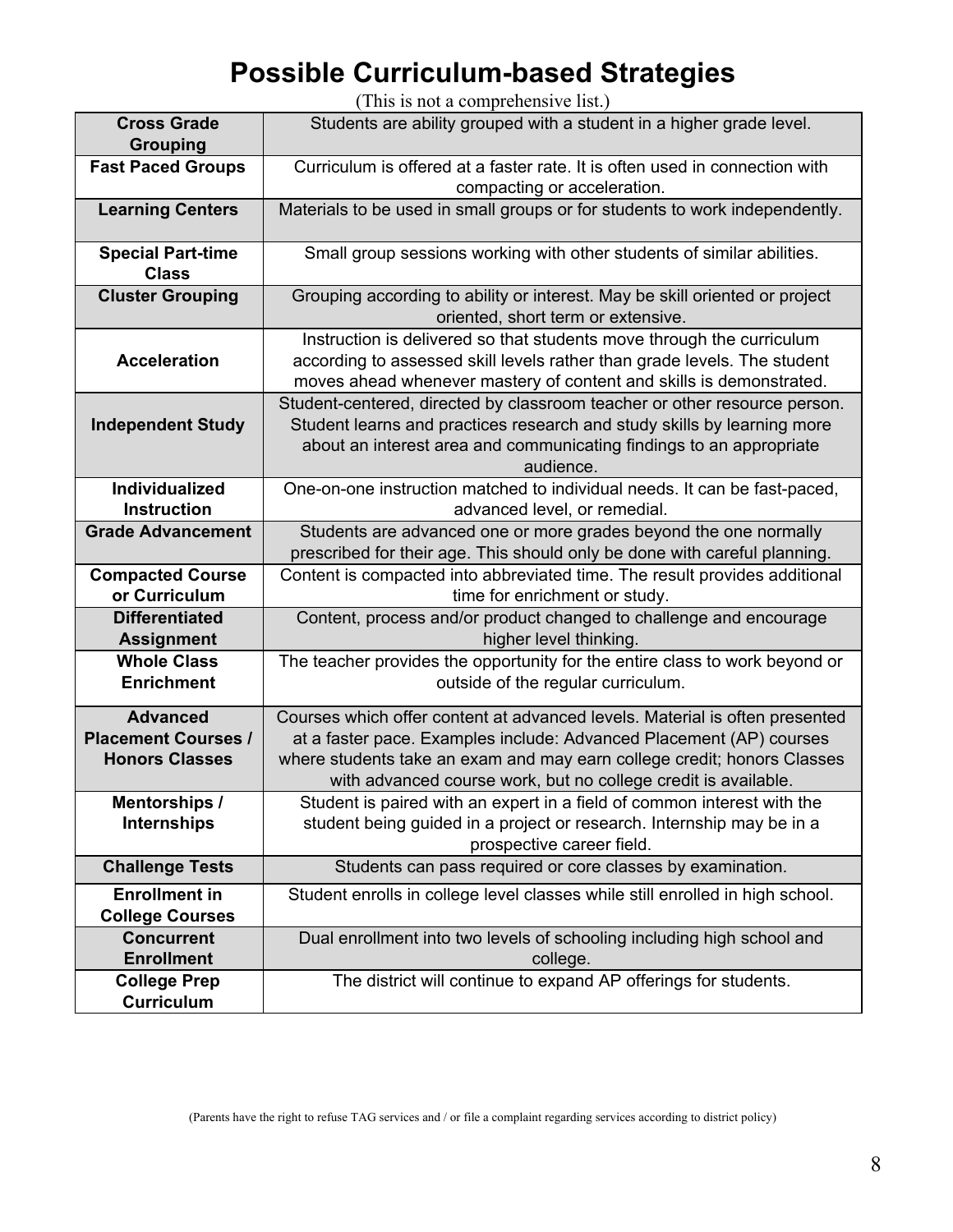## **TAG Roles and Responsibilities**

#### **Superintendent-**

• Supports vision and compliance of TAG plan

#### **District TAG Coordinator**

- Serves as a resource to schools to provide expertise and support for school-based efforts to meet the needs of TAG students
- Assists schools in developing plans based on District program goals and student outcomes for TAG
- Provides staff development, upon request, for school facilities, counselors, and parents on characteristics and learning needs of gifted students as well as strategies for differentiating curriculum in the classroom
- Consults with individual teachers, principals, and parents upon request
- Updates district TAG communication, as needed
- Communicates with ESD TAG resource personnel and brings updates to the District.
- Oversees district wide CogAt testing for 2<sup>nd</sup> grade and all new to the district.

### **School Administrator(s)**

- Leads the school TAG committee
- Provides instructional leadership for the school
- Has knowledge of the students, classes and course modifications in the school
- Is the leader for site based staff development
- Decides the model within the school; clustering, advanced classes, etc.
- Works with the school TAG coordinator to assure school representation at appropriate district and state meetings regarding TAG.

#### **School TAG Coordinator**

- Submits a [signed form 6a t](https://docs.google.com/document/d/1W_jiDaFgXTEEuvd2-EQ96BjPJ361yV73BSGGuW10g3Q/edit)o the district records personnel.
- Sends home permission to opt out of CogAT testing in fall.
- Participates in the school TAG Committee
- Assists teachers with identification process and with ongoing assessment/instruction at the appropriate rate and level
- Facilitates the sharing of ideas and TAG-related classroom materials in each school and with district TAG coordinator
- Will provide professional development to ensure quality implementation of TAG goals and services.
- Works with principal and school TAG committee to develop a school plan to meet the needs of students, to provide ongoing communication to parents, and to ensure the accuracy of school-based records concerning TAG students
- May serve as a resource for parents who have questions/concerns about TAG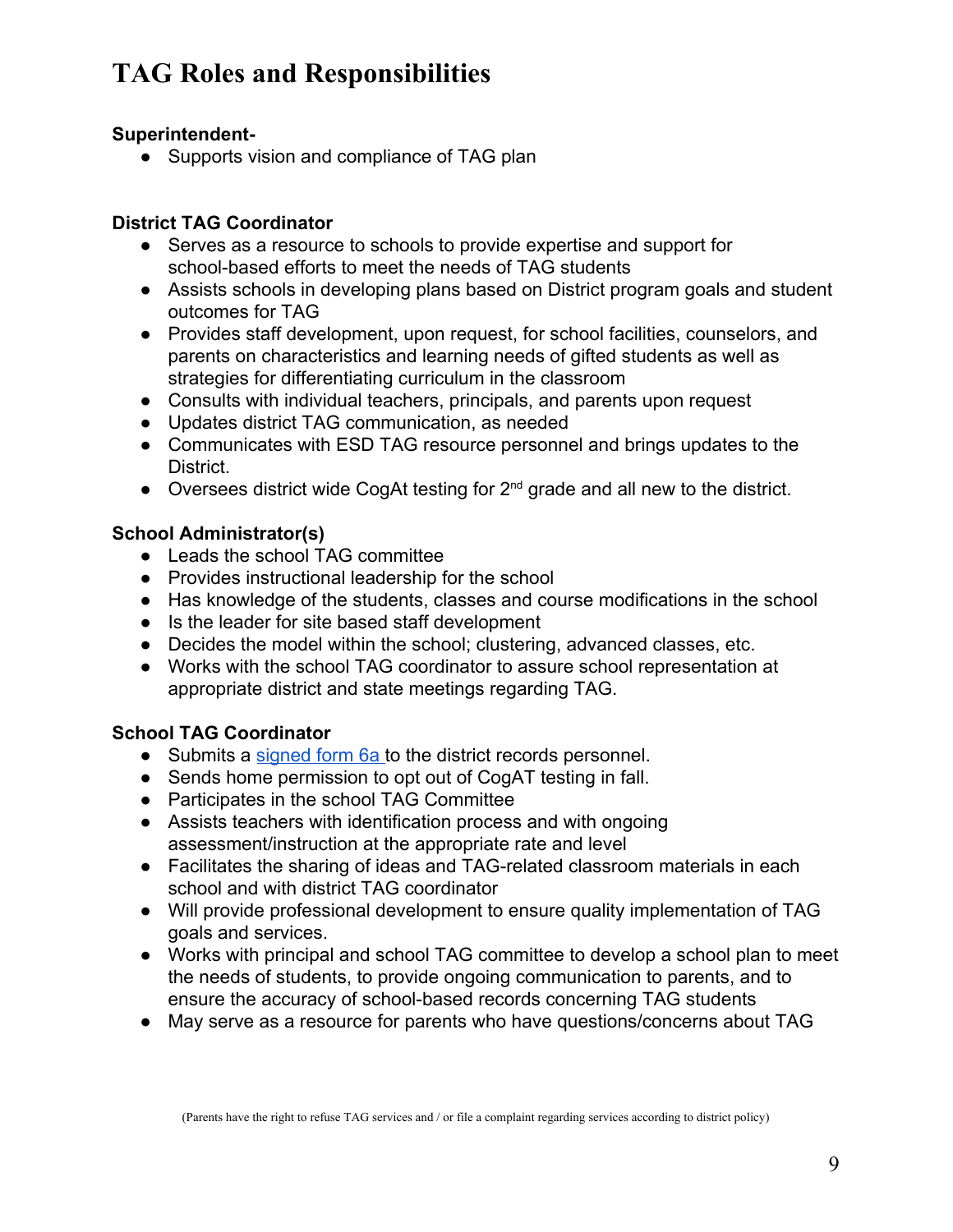- Works with the district TAG coordinator to organize both school and district activities to meet the needs of TAG students
- Assists teachers in writing personal education plans and collects and files PEP forms appropriately.
- Ensures that Personal Education Plans are filed in the master file in the office and in the Counseling office
- Attends appropriate meetings
- Coordinates all CoGAT testing for 2nd grade and new to the building students.
- Facilitates TAG Enrichment

#### **School TAG Committee**

- Performs [final identification Form 6D,](https://docs.google.com/document/d/1ibjabmlJtHl5wzamH8RTifrni5AC6_IoM6LL190YeIA/edit?ts=5d0a7334) except for those that are "potential to perform" and
- Performs initial review of all "potential for perform" submittals

#### **Classroom Teachers**

- Are aware of TAG students in their class within 2 weeks of the start of each semester (Highlight in grade book and/or class lists) - Should be indicated on Pinnacle).
- Are integral to the identification and appropriate education of the TAG student
- Learn to recognize the behaviors which may indicate giftedness in a child
- Refer students for identification
- Submit behavioral, learning, and/or performance information as requested by the school for identification of the student
- Document on-going assessment of student's individual rate and level.
- Provide appropriate instruction on a planned basis at a student's assessed rate and level of learning
- For **elementary** TAG students, teachers will:
	- o Write a PEP within 6 weeks of identification or within the first 3 weeks of school for previously identified students.
	- o Give one copy of the PEP to the TAG Coordinator for filing and one to be sent home to parents.
- For **middle school and high school** TAG students, teachers will:
	- o Ensure the existence of a Secondary Talented and Gifted (TAG) Personal Education Plan for each student. Plans can be written individually or compiled by department. High school staff may use four-year plans for TAG planning.
	- o Make TAG PEP Plans available within 6 weeks of identification or within the first 3 weeks of school for previously identified student.
	- $\circ$  Retain a copy of the Instructional Plan that is readily available
	- o [Prepare a PEP on the district form](https://docs.google.com/document/d/1TJmbphxAkOX_GZnKqCHpf4_l8a7_tZSV9aQ4C0CImpM/edit)
	- o Incorporate college/career planning
	- $\circ$  Include college prep curriculum options in plans as it is appropriate.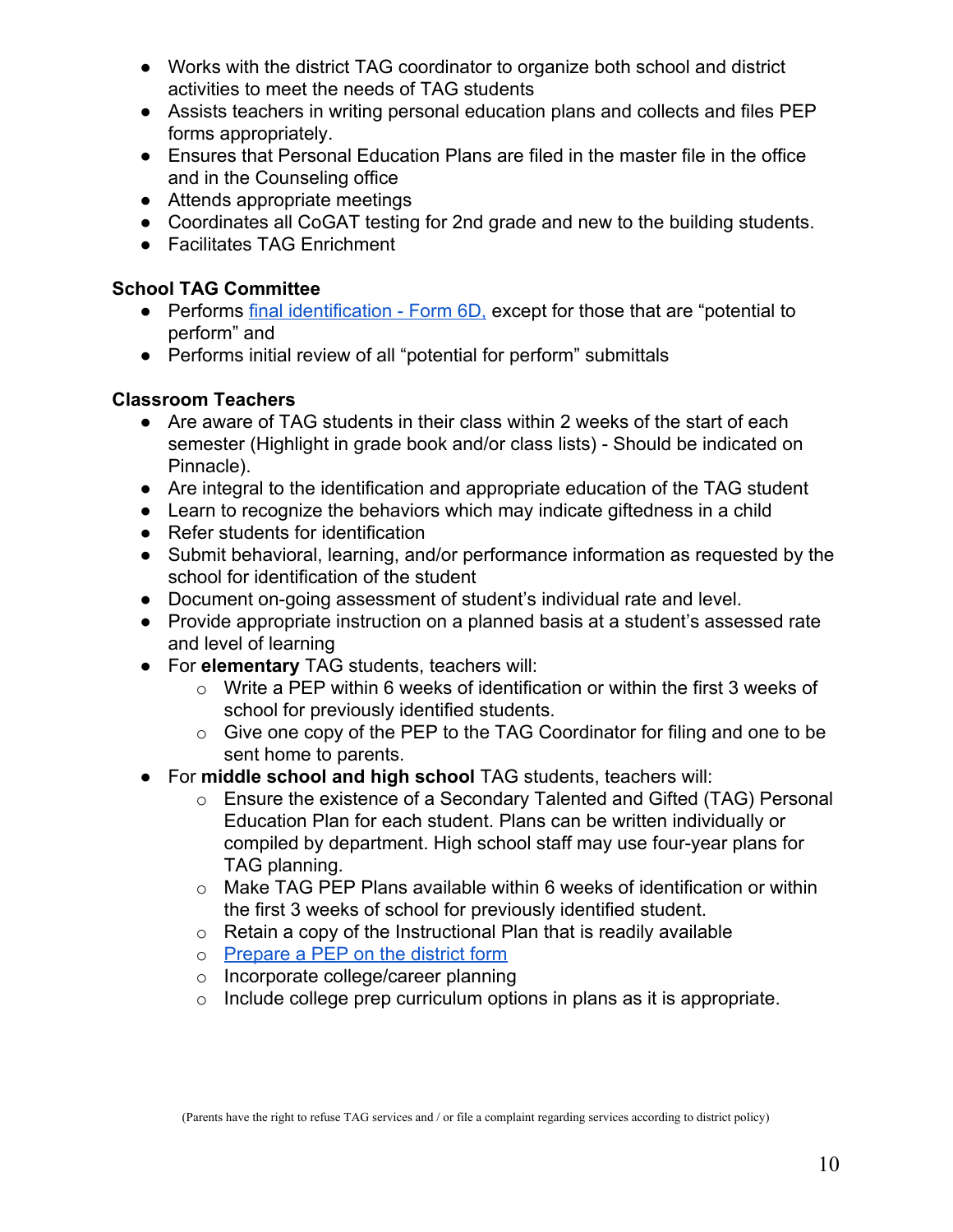#### **Students**

TAG students, like all students, are ultimately responsible for themselves, for their actions and for their learning. Students can direct their own learning by:

- Taking advantage of educational opportunities and options
- Actively participating in classes (listening, reading, writing, thinking, asking questions, solving problems, etc.)
- Actively seeking new knowledge and skills while demonstrating what they already know
- Looking for ways to extend their learning and discussing their suggestions and ideas with teacher(s) and/or parent(s)
- Setting goals and working hard in the pursuit of academic and personal excellence

#### **Parents**

- Can be an advocate for their child and be a partner with the teachers and schools
- May ask that child be considered for TAG identification by completing the [Parent](https://docs.google.com/document/d/193YSfp9335tLVNCIo3-772qju_ZBamSAWqPMCFfKSMU/edit) [Referral Form](https://docs.google.com/document/d/193YSfp9335tLVNCIo3-772qju_ZBamSAWqPMCFfKSMU/edit)
- May submit additional evidence to support eligibility for TAG identification
- May request a formal appeal, if eligibility is denied
- Should feel free to communicate with the classroom teacher as needed
- Are welcome to discuss their child's previous educational experiences, temperament, and learning style with the teacher
- May request to review the PEP/goal setting form (grades K-5) or the Instructional Plan (grades 6-12) with the teacher
- Will be knowledgeable about program and course placement options in their schools and help select the most appropriate class, program, or school for their child
- May attend TAG information sessions, when available
- Will follow appropriate procedures for appeals
- Will attend school and district TAG information meetings as they occur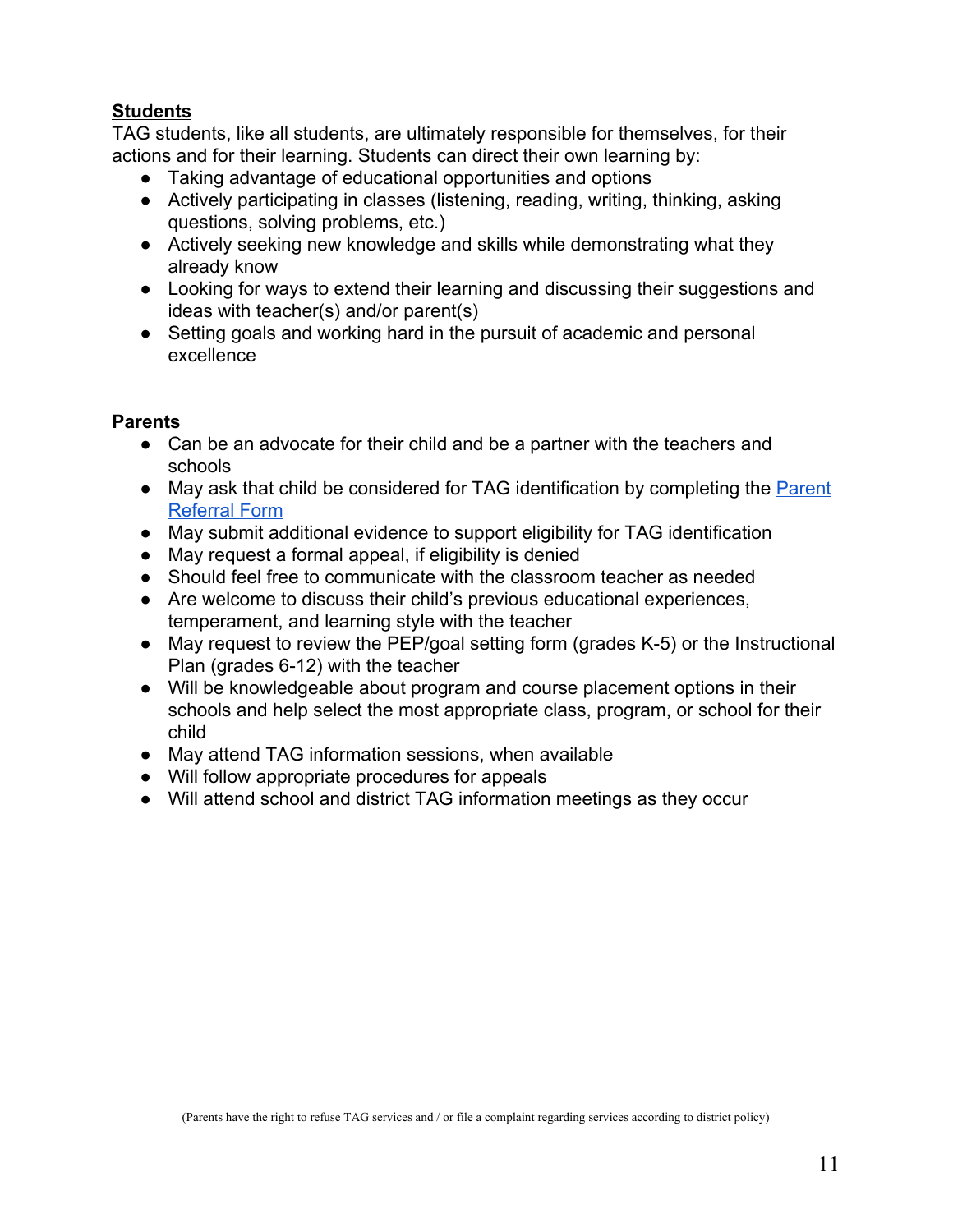## **Assessment for Rate and Level Philosophy**

After a student has been identified for TAG services, the classroom teacher will assess the student's instructional level and rate of learning. Assessment is an on-going process which should occur frequently to identify student strengths and needs prior to instruction. Teachers may use standardized tests or informal performance assessments. In addition, pre and post tests are appropriate measures for diagnosing student placement in a curricular area. The instruction provided to all identified students shall address their assessed rate and level of learning.

#### **Evaluation/Accountability:**

The teacher and principal are responsible for evaluating the needs of a TAG student. Techniques for maintaining accountability may include:

- 1. Assuring that a TAG/PEP Plan is in place for each TAG student.
- 2. Monitoring TAG student progress on state and standardized tests and conducting inventories, interviews and surveys, as needed.
- 3. Assessing teachers' mastery of instructional strategies which clearly address TAG students' rates and levels of learning. Data for determining mastery may be collected from classroom observations, student work folders, student performances or demonstrations, classroom videos, principal/ teacher conferences, and other documents or activities specific to each school.

#### **Instructional Services for Elementary TAG Programs**

It is the Lebanon Community School District (LCSD) philosophy that the TAG students' needs should be met by acceleration, by curriculum modification, by curriculum differentiation, and by using a variety of teaching and learning strategies within their daily classes. Student needs for adjusted levels and rates of learning in all subject areas will be considered. In the LCSD classroom model, *the teacher is the primary deliverer of instruction for TAG students*. The teacher differentiates instruction based on the assessed rate and level of learning of the individual student in each subject area.

There will be opportunities for TAG students to spend learning time with other students with similar abilities and interests. These opportunities will occur around specific skill and interest areas. These opportunities will occur throughout the school year and may vary in length of time and in frequency. These opportunities may occur through cross-grade grouping, faster paced groups, special part-time classes, learning centers, cluster grouping, and/or occasional pull-out enrichment programs.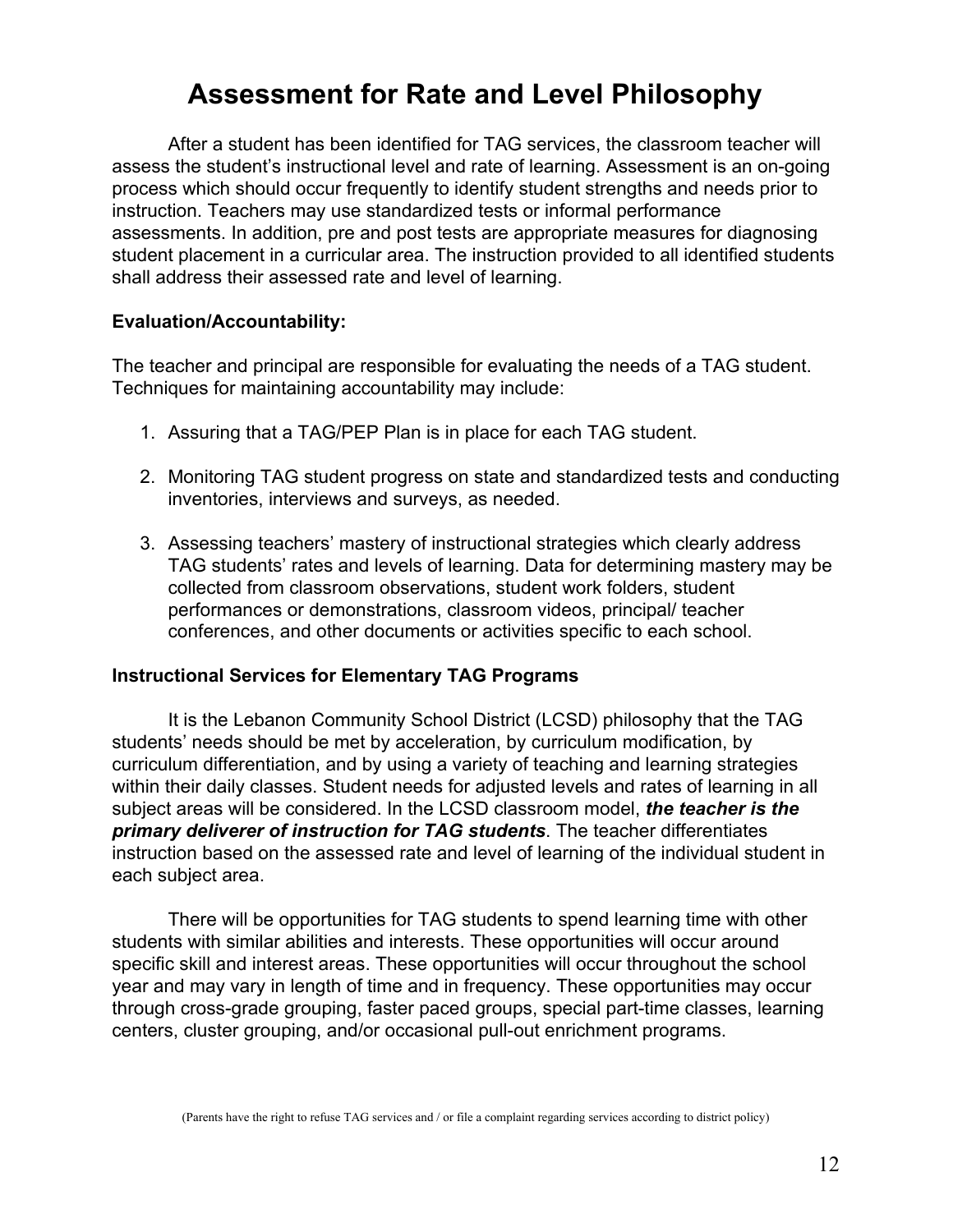#### **Instructional Services for Middle School TAG Programs**

As in the elementary school program, it is LCSD's philosophy that the TAG students' needs in the middle school should be met by acceleration, by curriculum modification, by curriculum differentiation, and by using a variety of teaching and learning strategies. Student needs for adjusted levels and rates of learning in all subject areas will be considered. *The teacher is the primary deliverer of instruction for TAG students.* The teacher differentiates instruction based on the assessed rate and level of learning of the individual student in each subject area.

Opportunities for TAG students to spend learning time with other students with similar abilities and interests should occur in a variety of ways and may vary some from site to site. Opportunities occur around specific skill and interest areas and within individual classes. In middle school, these opportunities may occur through multi-grade grouping, faster paced groups, advanced classes, in-class learning centers, challenge options, and cluster grouping.

Other options for middle school students may be concurrent enrollment (high school), on-line learning options, mentorships, internships, [grade advancement,](https://docs.google.com/document/d/1Hth8cnw2VISkIbiV_Ler4lqtTYMJvgt7BzaJjvaLhxk/edit?usp=sharing) individualized instruction, and independent study. In addition, individual schools may offer a variety of enrichment programs and field experiences. Information on these extra experiences will be available at the school buildings. *Schools serving 8th graders will work with the high school to develop transition activities that assure students will move to high school as smoothly as possible.*

#### **Instructional Services for High School TAG Programs**

As in the elementary and middle school program, it is LCSD's philosophy that the TAG students' needs in the high school should be met through comprehensive programming that may include, acceleration, by enrollment in appropriate courses, by curriculum differentiation and modification to accommodate TAG student in regular English, mathematics, science and social students courses. Student needs for adjusted levels and rates of learning in all subject areas will be considered. The teacher is the primary deliverer of instruction for TAG students. The teacher differentiates and modifies instruction based on the assessed rate and level of learning of the individual student in each subject area.

In high school, the development of a four-year course of study and annual course selections are critical activities for developing individual student programs. During course selection times parents and students should consider all options for program planning. Our high school offers a variety of honors, accelerated, and advanced placement courses in English, mathematics, science, social studies, and in foreign languages. There are also opportunities for taking on-line courses, for concurrent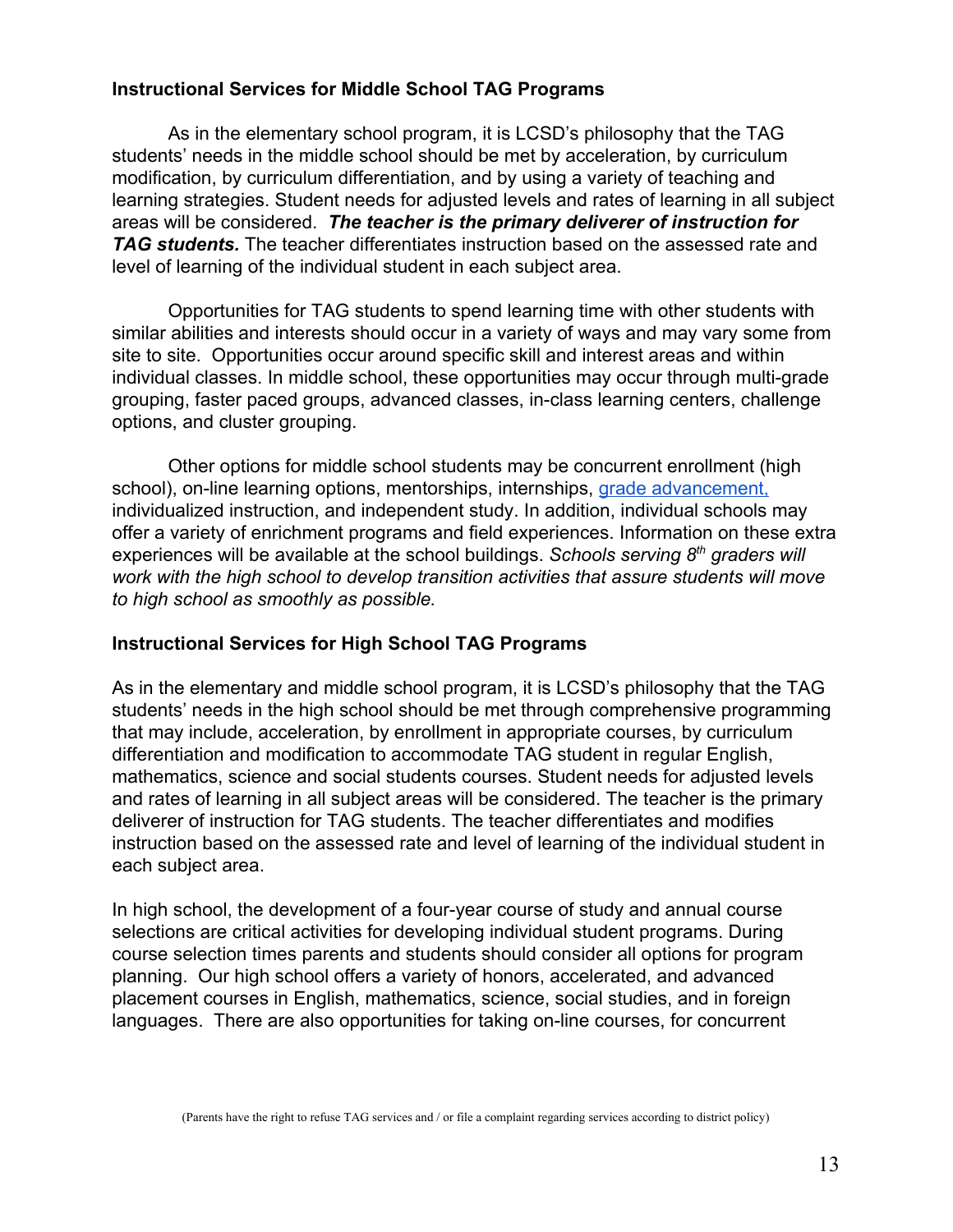enrollment with selected colleges. Please refer to individual school brochures for campus specific programs.

#### **Parent Input and Communication**

Parent involvement is a key to every child's success. Parents may request a meeting at any time to discuss their child's TAG plan or instruction. LCSD encourages all parents to take an active role in their child's education and to partner with us to assure students success in school and in life. Parents who have questions or concerns **should contact their child's teacher first** to discuss TAG placement and services. If the child's teacher is not able to provide the necessary help the building principal is available to assist parents with questions and concerns.

The teachers, schools and the district will work to provide useful information in a timely manner to help parents make informed decisions about their child's education.

#### **Indicators of Curriculum Differentiation**

Teachers differentiate curriculum for the diverse needs of their students. The following are some of the methods used to differentiate classroom instruction:

- 1. A range of activities is present, in which TAG students are engaged in abstract, complex, and sophisticated learning tasks.
- 2. Varied instructional strategies are in use.
- 3. Differentiated thematic units with appropriate assessment are used.
- 4. Activities mirror the range of the student's abilities.
- 5. Questioning techniques appropriately address student cognitive levels.
- 6. Personalized projects and products are apparent.
- 7. Various grouping strategies are utilized.
- 8. Frequent adult/student interaction is evident.
- 9. Problem solving and problem finding occurs.
- 10.Teacher/student conferences and planning are on-going.
- 11.Student-initiated activities and investigations are evident.
- 12.Students appear to be productively and positively engaged.
- 13.Technology is used by students as a resource and as a tool for creating unique products.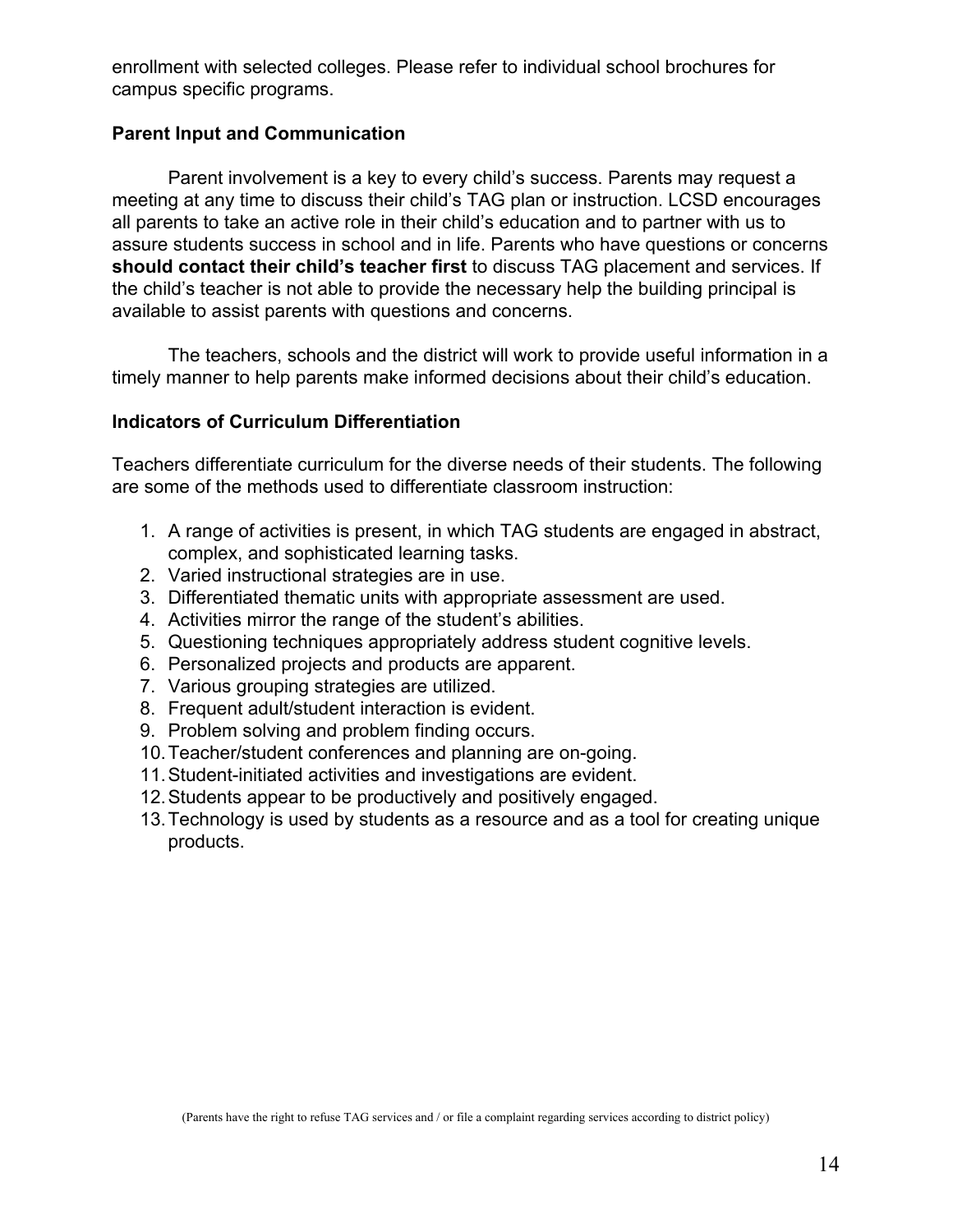**Lebanon Community Schools**

## **The TAG Identification Process**

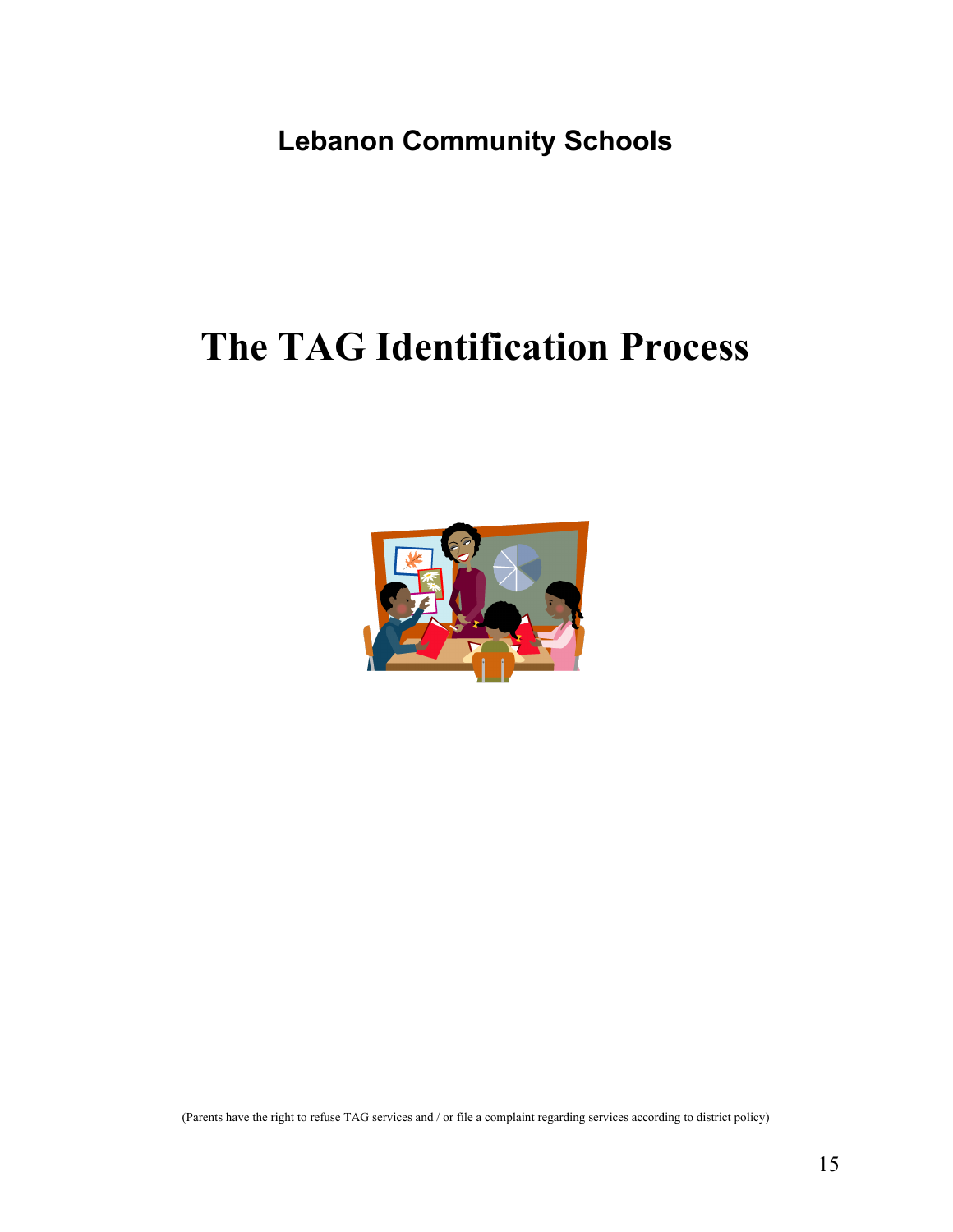#### **LCSD TAG identification Process REQUIRED FORMS**

| Step 1 | Student is referred by at least one of the following:<br>$\Box$ Coordinator<br>$\Box$ Staff member<br>$\Box$ Parent<br>Student<br>All 2nd grade students and new students to the district with no prior data will<br>complete the CogAT Screener, by the end of the second quarter.<br>Obtain a signed approval letter from guardian <u>form 5a</u> , prior to testing.                                                                                                                                        |  |  |
|--------|----------------------------------------------------------------------------------------------------------------------------------------------------------------------------------------------------------------------------------------------------------------------------------------------------------------------------------------------------------------------------------------------------------------------------------------------------------------------------------------------------------------|--|--|
| Step 2 | Data Review by Site TAG committee<br>District Coordinator, Site Coordinator, Classroom teacher,<br>additional members as desired                                                                                                                                                                                                                                                                                                                                                                               |  |  |
|        | Conduct, Collect and Review Data:<br>* If student scores in the 80th percent or higher (on CogAt Screener), they<br>will complete the "full" CogAT<br>❖ Checklists (Behavior, SIGs, etc)<br>State Assessments (scoring 97% or higher)<br>❖ Samples of Student work<br>Surveys, Questionnaires (See archived forms, as needed)<br><i><b>❖</b> Complete</i> Team Decision Form 6d to decide student eligibility<br>Complete Form 6e updated 2020<br>Additional testing may be suggested during committee meeting |  |  |
| Step 3 | Additional testing may be suggested during the TAG committee meeting.<br>Obtain parent approval using form                                                                                                                                                                                                                                                                                                                                                                                                     |  |  |
| Step 4 | Communication with Parents - if identified, Form 6a.                                                                                                                                                                                                                                                                                                                                                                                                                                                           |  |  |
| Step 5 | Check with the Office Manager that the student gets flagged as TAG at the<br>District Level. Consult with the student's teacher and notify them of TAG<br>eligibility. Support teacher quarterly, and as needed, to update PEP.                                                                                                                                                                                                                                                                                |  |  |

#### **Identification of Non-typical Populations is also required by law and so the district will make an effort to identify TAG students from special populations such as:**

- Cultural and ethnic minorities
- Economically disadvantaged
- Underachieving gifted
- Students with disabilities
- Behaviorally challenged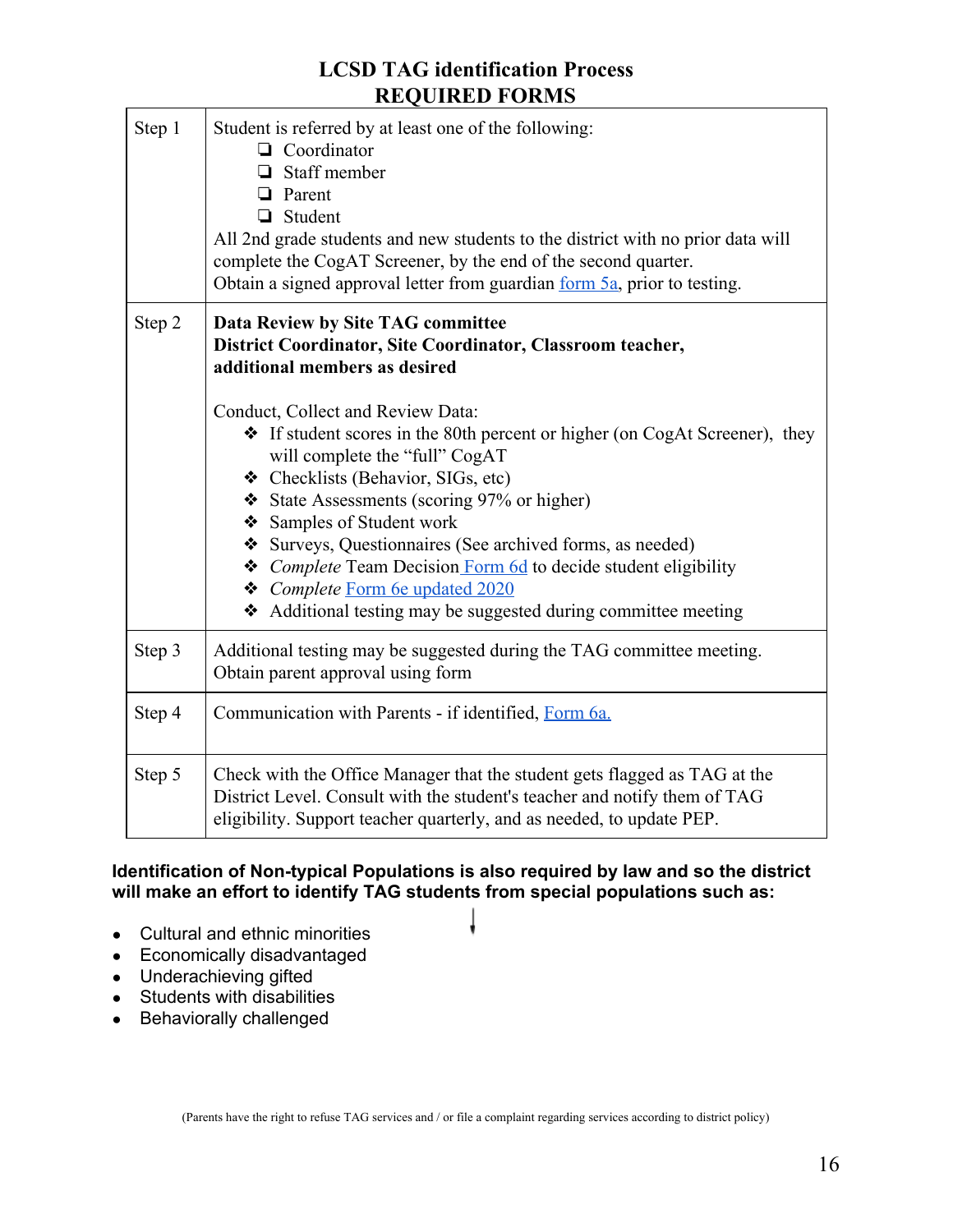### **The Identification Process Checklist**

#### **Referral Process**

Review school data, look for non-typical student population

- ❑ Check cumulative records, achievement testing, and intellectual aptitudes.
- ❑ Check with teachers; staff recommendations
- ❑ Parent requests
- ❑ Notify parents of initial screening (CogAT) [Form 5a](https://docs.google.com/document/d/1eYzhs3g5a0N68uwkdxLY1bn1bdeMPn7xFTC-IhsZjTc/edit)

#### **Initial Screening**

Meet with building support teams

- ❑ Review standardized and other testing.
- ❑ Collect and review behavioral, learning, performance, and other data.[Form 6e](https://docs.google.com/document/d/1DCYDMa2w2xsKjg_8Volu6gofdO6VOGrPmbarBdDPAtU/edit)
- ❑ Review non-typical student population for any missed possible TAG students.
- ❑ Determine screening options: CogAT or other testing options.
- ❑ Administer CoGAT screener (then, full CogAT for students that qualify) not in 2020-21

#### **Sort Information**

Did the student meet the basic criteria for TAG?

- ❑ Met criteria
- ❑ Did not meet
- ❑ May meet criteria. Further testing/evaluation indicated

#### **Selection Process**

- ❑ Team decision based on all information
- ❑ Parent Permission required
- ❑ Further testing/evaluation of further data (must have at least 2 data points)
- ❑ Notification of results

#### **Plan Process**

Team meeting with parent/student

- ❑ Review testing results with parents
- ❑ Create TAG plan for identified students, with
- □ Parental involvement
- ❑ Options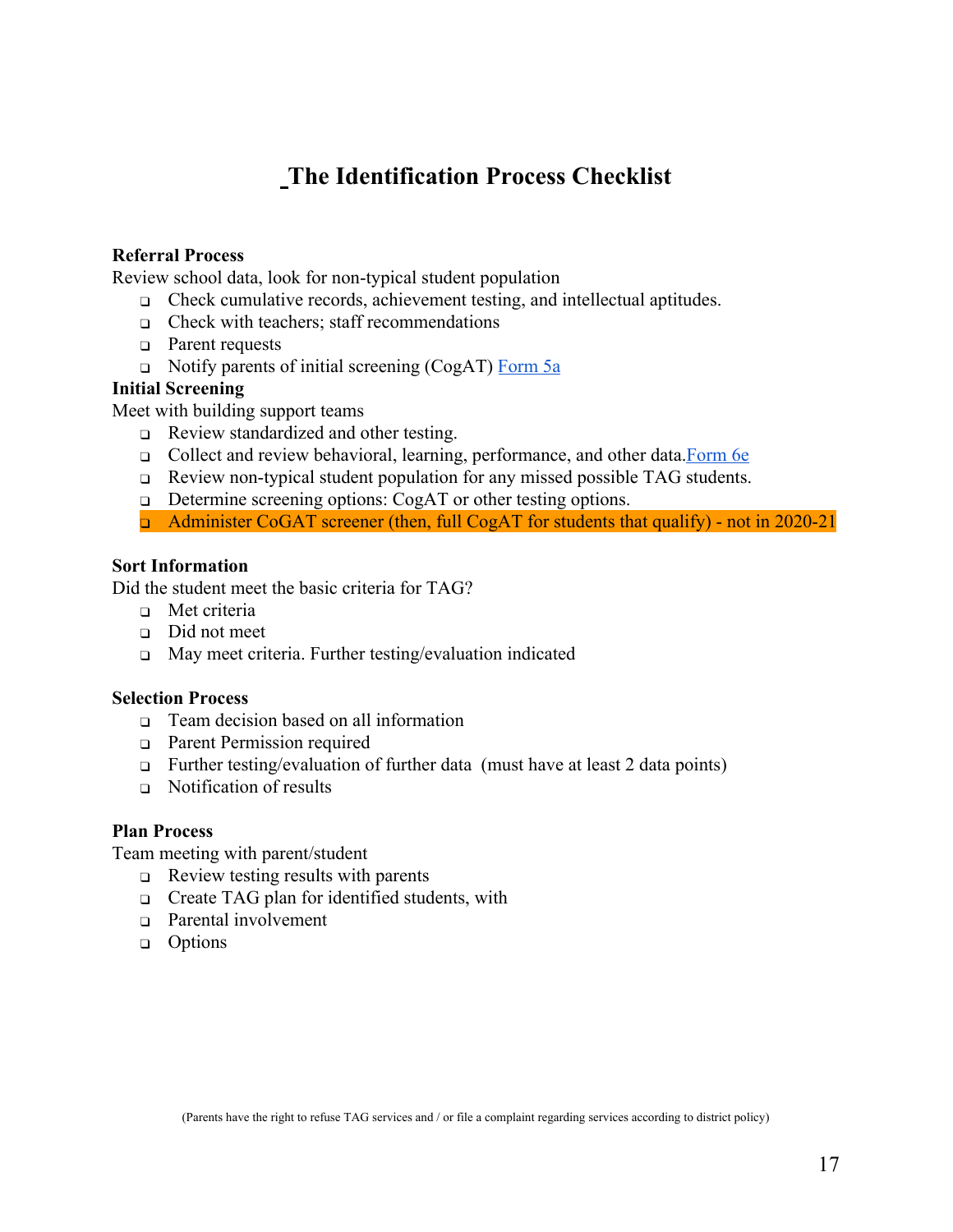

# **FORMS**

**Current forms will be available for download on the TAG page of the district website.**

**Revisions will be included in this handbook each Fall.**

**Archived forms will be available via building TAG Coordinators or District TAG Coordinator upon request.**

**Updates will be communicated to building administrators and building TAG coordinators via e-mail. If you are unsure which form to use, please consult your building administrator, or building TAG coordinator.**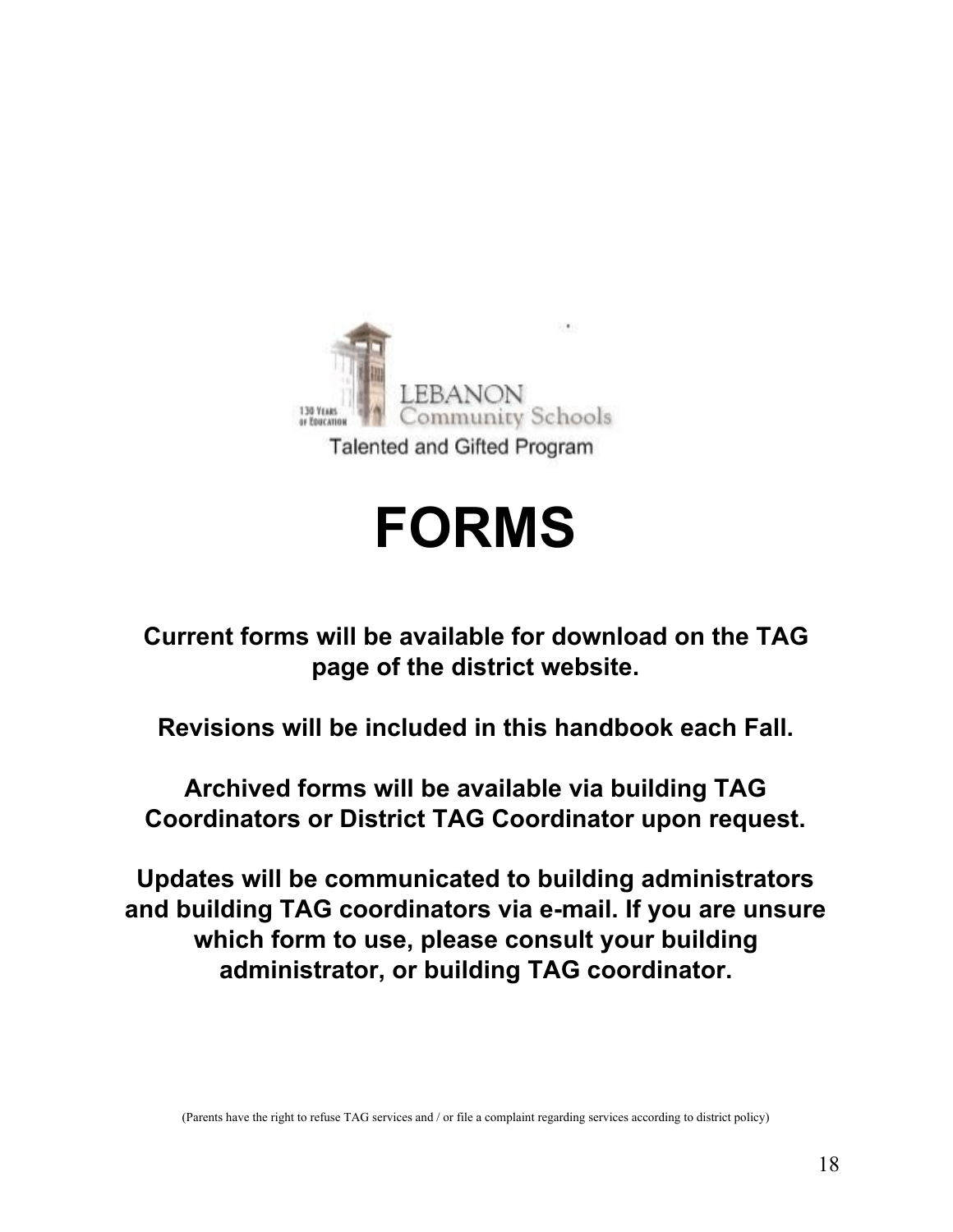

FORM#2

### **Talented and Gifted Referral Form**

A student should be referred for Talented and Gifted programs, if you suspect one or more of the following:

Reading and/or math abilities and achievement at the 97<sup>th</sup> %ile or better, or intellectual and/or reasoning abilities at or above the 97<sup>th %</sup>ile.

*In order for a child to be determined eligible, multiple measures will be used and a team decision by the referring teacher, counselor, TAG facilitator and/or principal will be made. You will be asked for more information as we progress.*

*Once the evaluation has been completed, the person that made the referral as well as the parent/guardian will be notified of the results. In case of identification as Talented and Gifted, a PEP must be completed with parent and student input and updated the following school year. PEP's are kept in the TAG files.*

*Students Name:*

| Grade: | Teacher: |
|--------|----------|
|        |          |

**Date of Referral:** Referring Person:

*Relation to Student: (H) (W)*

*Reason for Referral: Observations, test results, etc.*

*Suspected area(s) of talent and/or giftedness:*



(Parents have the right to refuse TAG services and / or file a complaint regarding services according the diffed Program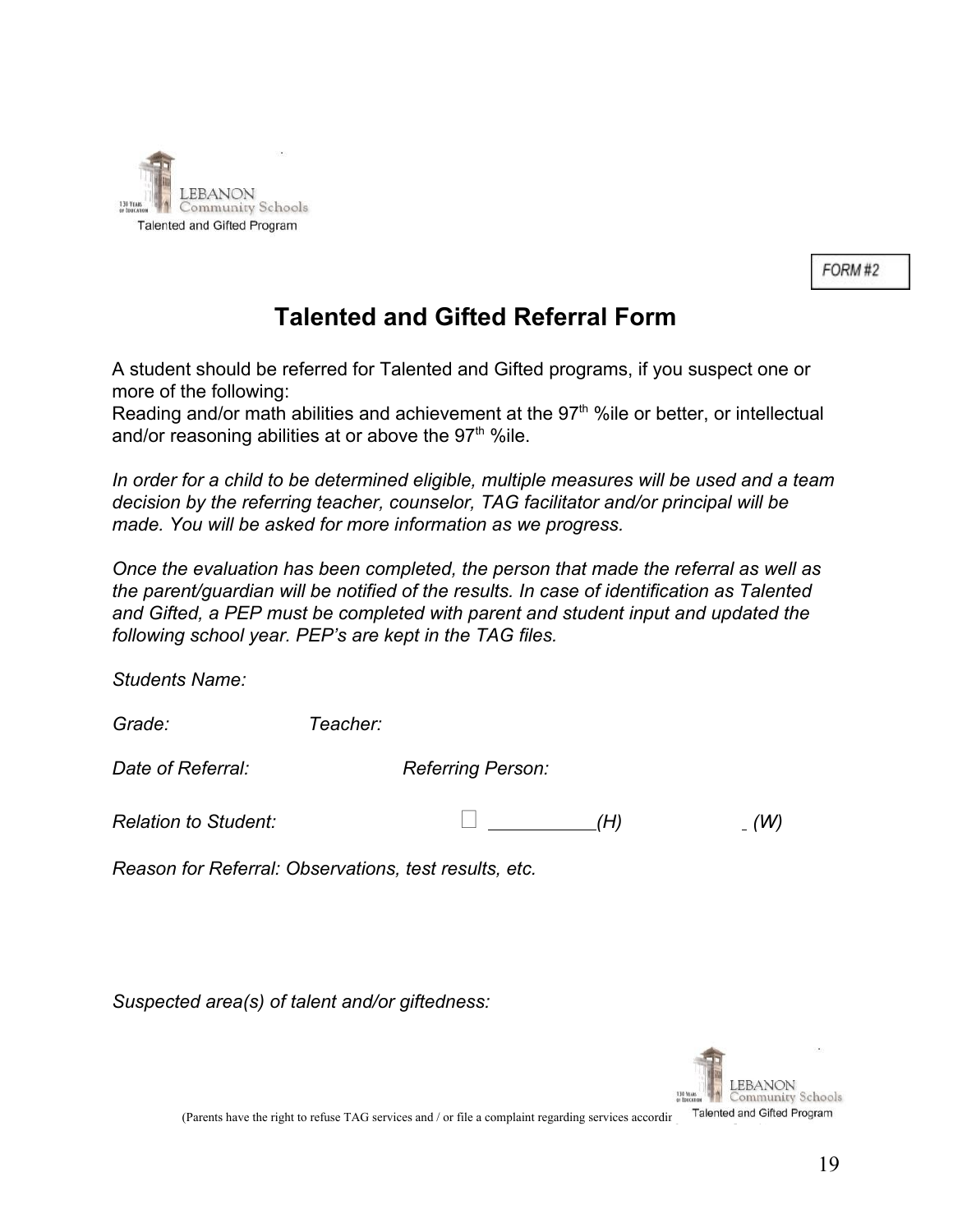**Parent Referral: Behavioral Checklist**

Form #4b

| <b>Student's Name</b> | Grade        |
|-----------------------|--------------|
| <b>School</b>         |              |
| Parent/Guardian       | <b>Phone</b> |
| <b>Address</b>        |              |

**Please rate the frequency of behaviors which best describe your child.**

- **1 = Rarely or never**
- **2 = Sometimes**

**3 = Frequently**

- **4 = Most of the time**
	- 1. Surprises you by remembering things you do not expect him/her to remember.
	- 2. Takes leadership role in a group of children (takes charge).
	- 3. Makes connections between information previously learned and new information.
	- 4. Can recognize how things are alike and different.
	- 5. Is able to process information quickly.
	- 6. Loves words and enjoys using an extensive vocabulary appropriately.
	- 7. Asks questions which are unusual, insightful and/or show relationships to other experiences.
	- 8. Uses examples and/or comparison to illustrate points.
	- 9. Likes in-depth exploration on topics of interest.
	- 10. Exhibits special skills unusual for age. Gives examples from school or home.
	- 11. Likes to build and invent using common materials.
	- 12. Has collections or hobbies that are unusual or are organized in a sophisticated or original manner.
	- 13a. Has a system of solving problems.
	- 13b. Uses a variety of approaches to solve problems.
	- 14a. Exhibits a wide range of knowledge about a variety of topics
	- 14b. Exhibits in-depth information on one or more specific areas.
	- 15a. Stays with topics of interest, often finding it difficult to leave until some closure is reached.
	- 15b. Completes only part of an assignment or project and then takes off in a new direction.
	- 16. Is hard to distract when involved in an intellectual activity.
	- 17. Can recognize the difference between appropriate and inappropriate behavior.
	- 18. Can explain his/her solutions to problems.
	- 19. Becomes impatient and overly critical if work is not perfect.
	- 20. Prefers to work on projects which provide a challenge.
	- 21. Exhibits concern about social or political problems; is concerned about right and wrong.
	- 22. Exhibits a zany sense of humor; enjoys word play and the use of puns.
	- 23. Can produce elaborate and/or highly creative reasons for not completing work as assigned.
	- 24. Is resistant to the routine drill on repetitive tasks covering information already known, such as math facts, spelling or handwriting.
	- 25. Likes to organize or bring structure to things and/or people.

Please add any information about your child which may be helpful. You may use the back or other paper, as needed.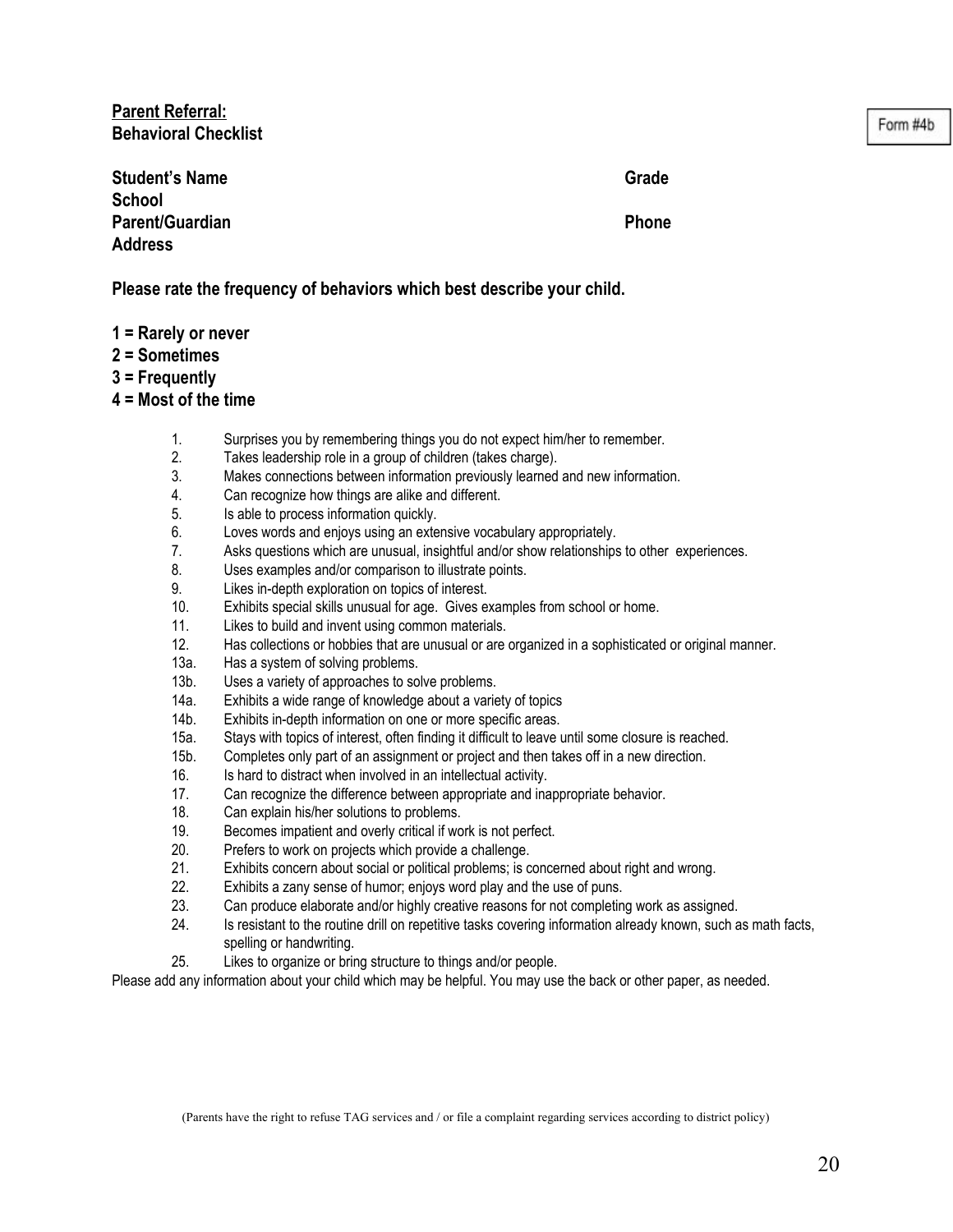

#### **Teacher Behavioral Checklist to Identify Gifted Underachievers: Optional**

Student Name:

#### **A CHECKLIST TO IDENTIFY GIFTED UNDERACHIEVERS**

Adapted from Joanne Whitmore

Observe and interact with child over a period of at least two weeks to determine if he or she possesses the following characteristics. If the student exhibits ten or more of the listed traits, they are possibly gifted underachievers and may need to be further assessed by the Achievement Team.

Place an X next to behaviors that are exhibited by the student regularly.

Poor test performance Achieving at or below grade-level expectations in one or all basic skill areas: reading, language arts, math Daily work frequently incomplete or poorly done Superior comprehension and retention of concepts when interested Vast gap between qualitative level of oral and written work Exceptional large repertoire of factual information Vitality of imagination, creative Persistent dissatisfaction with work accomplished, even in art Seems to avoid trying new activities to prevent imperfect performance; evidences perfectionism, self-criticism Shows initiative in pursuing self-selected projects at home Has a wide range of interest and possibly special "expertise" in an area of investigation and research Evidences low self-esteem in tendencies to withdraw or be aggressive in the classroom Does not function comfortably or constructively in a group of any size Show acute sensitivity and perceptions related to self, others and life in general Tends to set unrealistic self-expectations, goals too high or too low Dislikes practice work or drill for memorization and mastery Easily distractible, unable to focus attention and concentrate efforts on tasks Has an indifferent or negative attitude toward school Resists teacher efforts to motivate or discipline behavior in class Has difficulty in peer relationships; maintains few friendships

Form #4f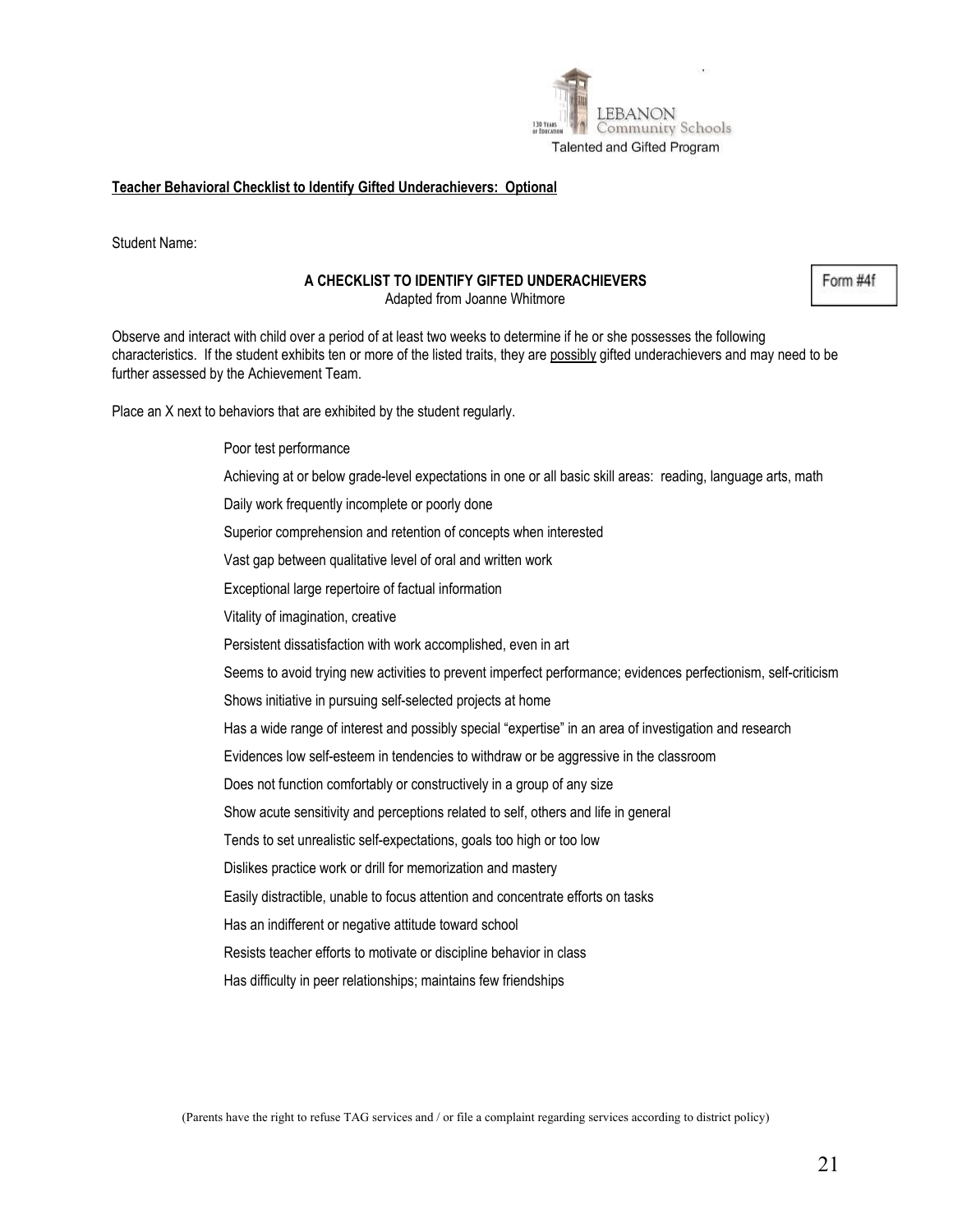#### PERMISSION TO TEST ALL 2<sup>nd</sup> AND New to District



Form #5a

Dear Parents,

The State of Oregon has adopted standards that require school districts to identify and provide services for talented and gifted children. One step in this identification process is to look at teacher and/or parent nominations of students in grades K through 12 and then to assess these students through a nationally standardized mental abilities test and an academic achievement test. Our district has elected to use the CogAt assessment and the Oregon State tests as the academic achievement assessment.

The purpose of this letter is to share with you that on (Insert Date) we will be giving the CogAt to all second grade and new to district students as an initial screening for talented and gifted identification. On the basis of the results of the CogAt, the Oregon State tests, and with consideration of schoolwork and possible additional testing using other cognitive abilities tests, we will be able to determine if your child qualifies for the talented and gifted designation. Should we find it necessary to do additional testing, we will contact you first.

If you would prefer that your child **not participate** in this assessment, **please sign below** and return this entire form to the building TAG coordinator or the building Principal. If you have questions on this or any other aspect of the program, you are most welcome to contact the principal's office at

Sincerely,

Principal

TAG Coordinator

\_\_\_\_\_\_\_\_\_I **do not** want my child to participate in the CogAt nonverbal assessment.

Parent Signature Date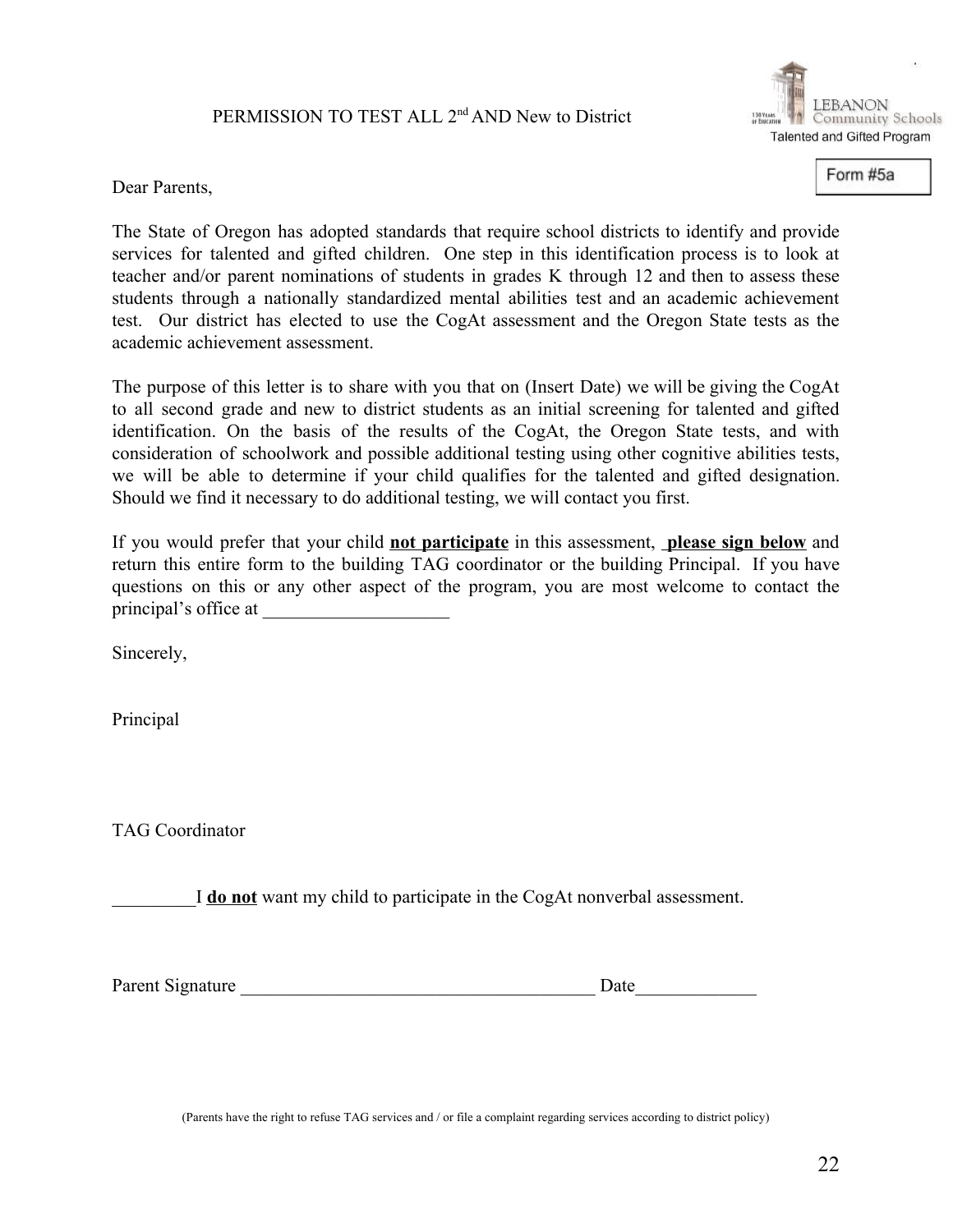#### **PARENT NOTIFICATION LETTER**

#### To the Parents of: DATE:



Your child has been nominated and/or has recently been tested for consideration for TAG services. This has prompted further investigation of your child's needs and abilities. Scores from mental abilities tests and/or achievement test and behavioral information from staff involved with your child have been collected and reviewed by the TAG committee. At this time, in accordance with state laws, students in this district are assessed and serviced for being academically talented in math and/or reading and for being intellectually gifted.

Evidence available for your child shows that he/she **does meet** district and state criteria for TAG eligibility:

| Academically talented | <b>Mathematics</b> | Reading |
|-----------------------|--------------------|---------|
| Intellectually gifted |                    |         |
| Potential to perform  | <b>Mathematics</b> | Reading |

Please find attached a copy of the test results. (If applicable)

Please check only one of the following boxes indicating whether you accept or decline TAG program services for your child. If you choose to accept services (by checking the first box), a written PEP (Personal Education Plan) will be developed by the classroom teacher in order to best ensure that your child's unique needs are being met. It should be noted that parents, at any time, can request that their child be withdrawn from the program.

I accept program services



I decline program services

| Parent/Guardian Signature:       | Date: |
|----------------------------------|-------|
| <b>Building TAG Coordinator:</b> | Date: |
| School Principal:                | Date: |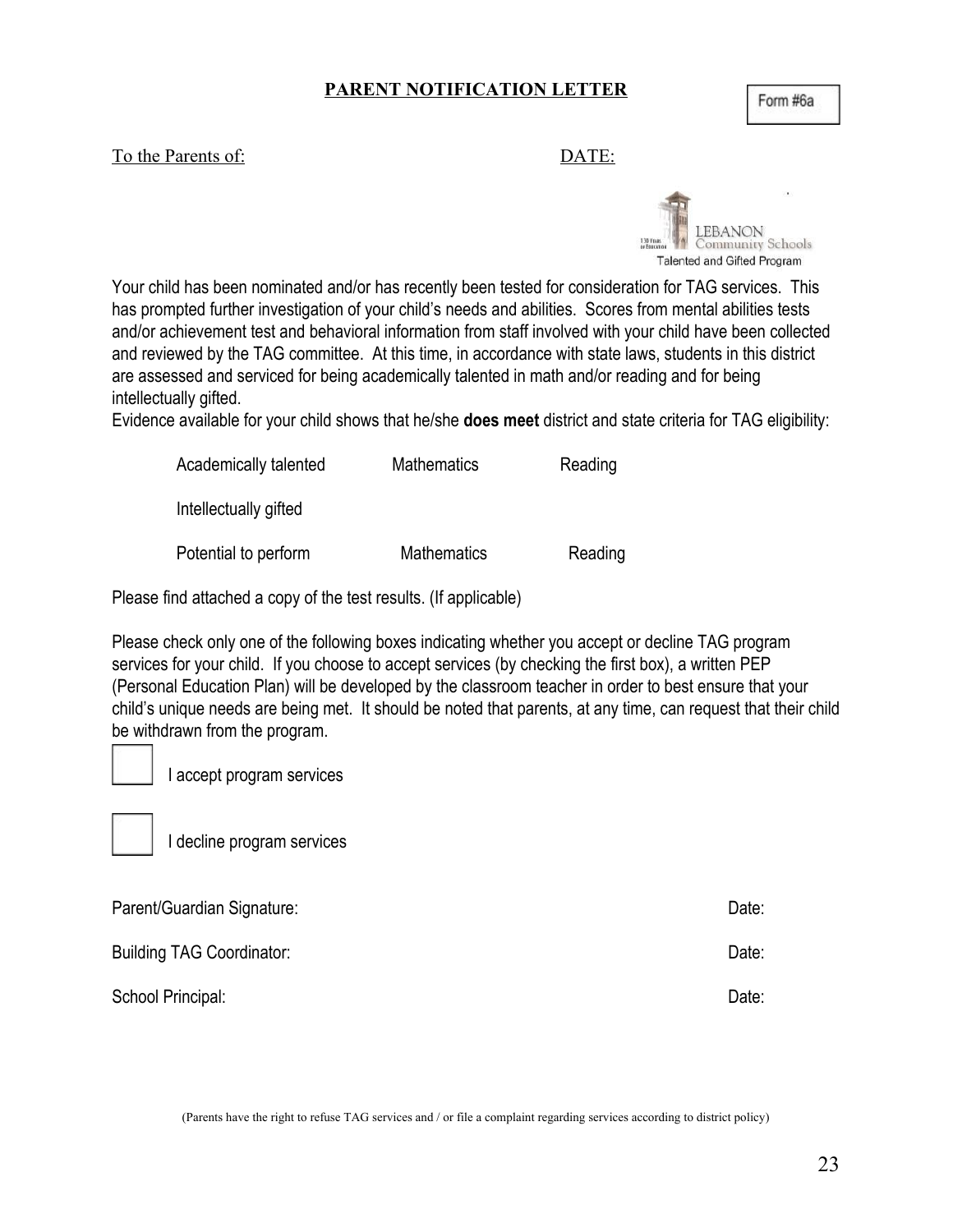

Form #6c

#### **PARENT OPTION TO REFUSE PROGRAM AND/OR SERVICES**

| <b>Student's Name</b>                                                                                                                                                                 | Student's ID#                             |
|---------------------------------------------------------------------------------------------------------------------------------------------------------------------------------------|-------------------------------------------|
| <b>School</b>                                                                                                                                                                         | <b>Classroom Teacher</b>                  |
| Parent/Guardian                                                                                                                                                                       | Phone#                                    |
| Lebanon Community School District recognizes the right of parent or guardian to refuse program and/or<br>services recommended for his or her identified talented and/or gifted child. |                                           |
| I,                                                                                                                                                                                    | refuse TAG program and/or services for my |
| child.                                                                                                                                                                                |                                           |
| Parent/Guardian Signature                                                                                                                                                             | Date                                      |
| <b>Building TAG Coordinator</b>                                                                                                                                                       | Date                                      |

School Principal Date Date Contract and Contract and Contract Date Date Date

\*Services can be resumed at any time by parent request. Please notify your school TAG Coordinator.\*

It is important that you are aware of, and understand, the following:

- You have the right to review all records related to a referral.
- You have the right to refuse the evaluation services indicated above.
- You have the right to be fully informed of the results of the evaluation.
- You have the right to an appeals process if you believe your child has not received fair consideration in the identification process for TAG.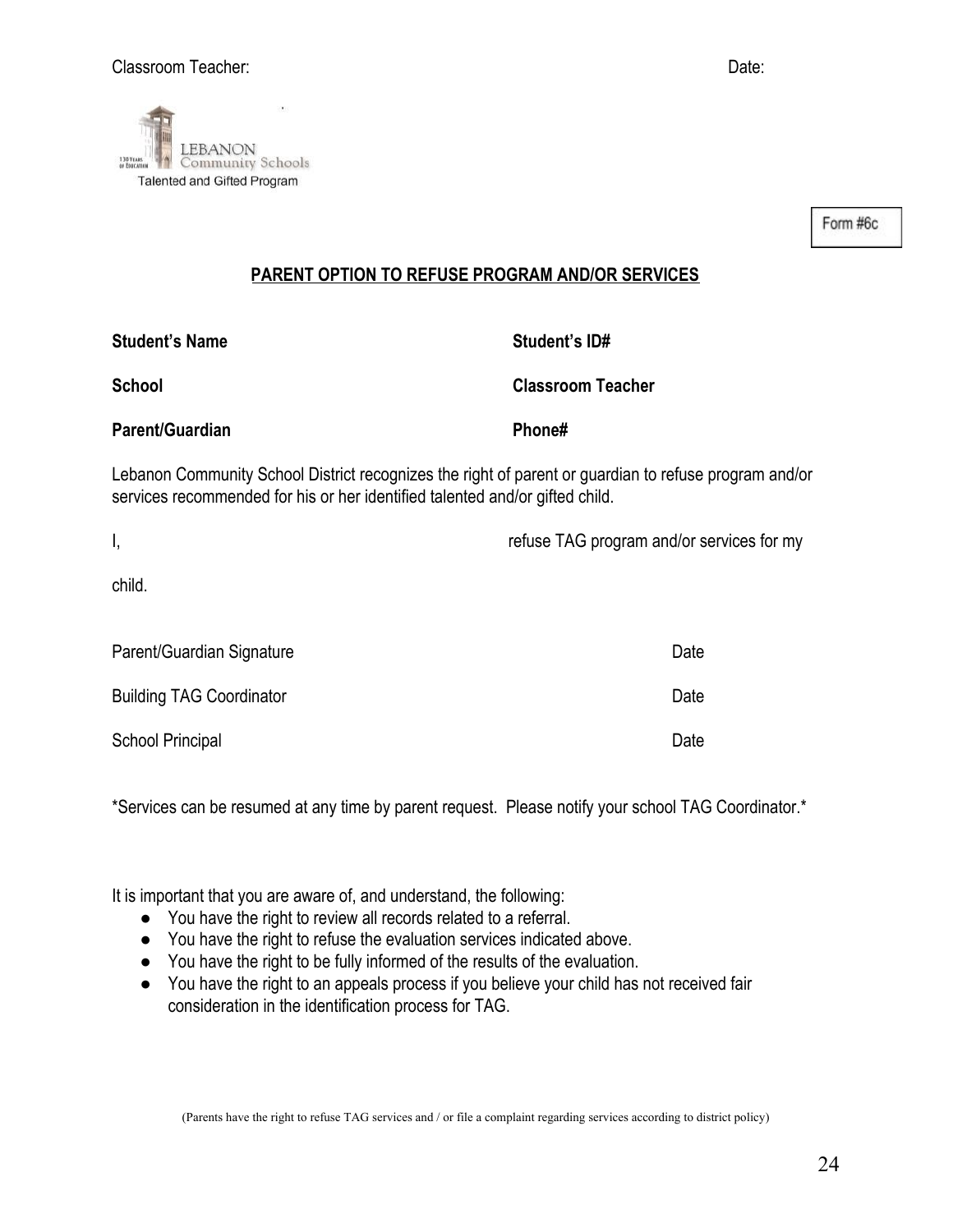|                                                                    |                            | $\mathbf{r}$<br>LEBANON<br>130 YEAR<br>ommunity Schools<br>Talented and Gifted Program |
|--------------------------------------------------------------------|----------------------------|----------------------------------------------------------------------------------------|
| <b>TEAM DECISION REPORTING FORM</b>                                |                            | Form 6d                                                                                |
| Our team has decided<br>From<br>is identified under the following. | (Student Name)<br>(School) |                                                                                        |
| <b>Academically Talented</b><br>Intellectually gifted              | <b>Mathematics</b>         | Reading                                                                                |
| Potential to Perform                                               | <b>Mathematics</b>         | Reading                                                                                |
| Team Signatures (Print and Sign)                                   |                            |                                                                                        |

Date

TAG COORDINATOR: A copy of this form should be sent to Brigette Martin at the district office immediately.

**PLEASE CHECK** ONE **DATE** 

**GRADE** 

**Identification:** Intellectually Gifted<br>Reading Talented<br>Math Talented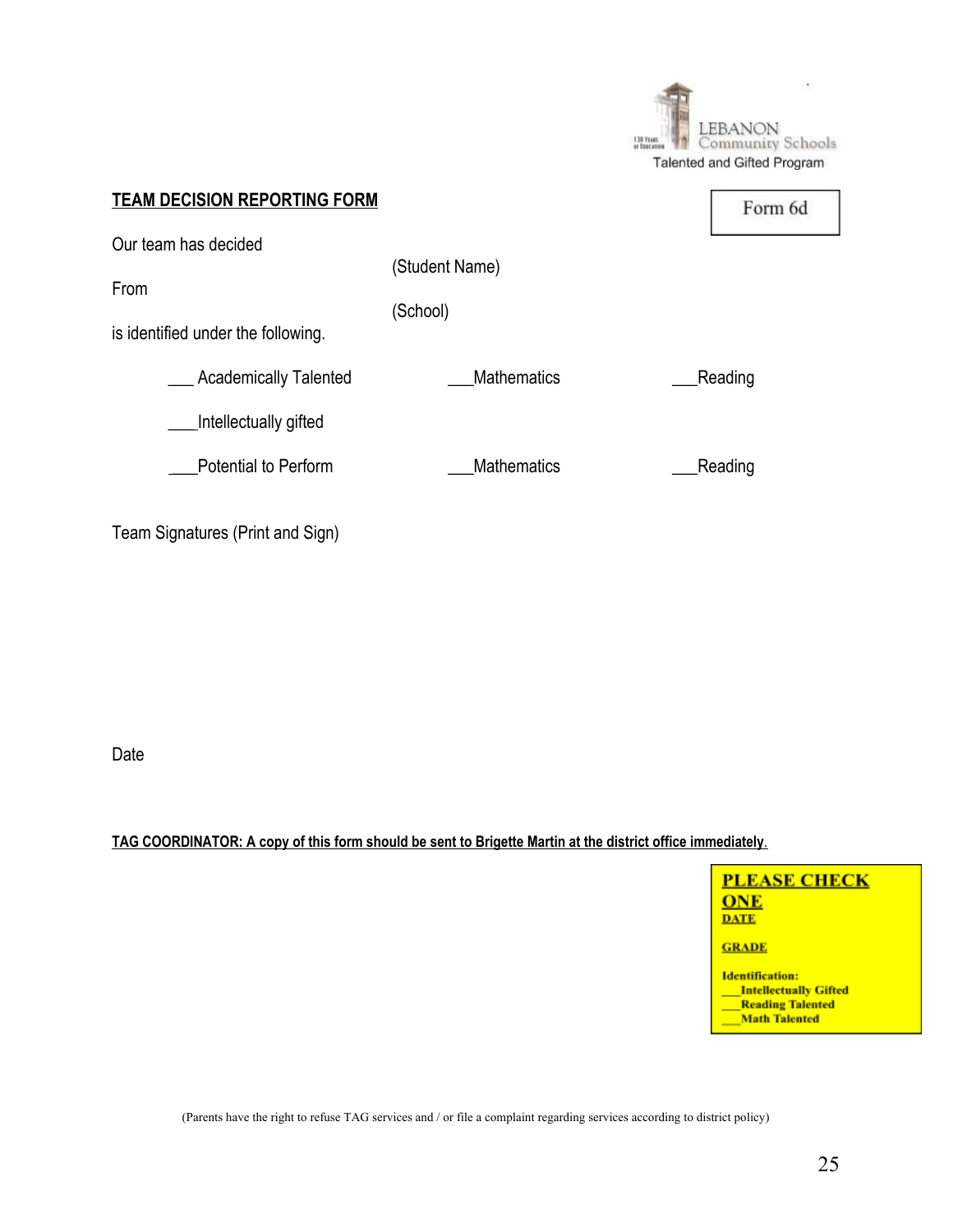

#### **STUDENT TEACHER SCHOOL/PROGRAM**

#### ACCOMMODATIONS FOR LEVEL AND RATE **(Mark all that apply)**

#### CURRICULUM ACCOMMODATIONS

| More complex/abstract materials | Differentiated assignments |
|---------------------------------|----------------------------|
| Acceleration                    | Curriculum compacting      |
| Dther:                          | Other:                     |

#### INSTRUCTIONAL ACCOMMODATIONS

| Cluster grouping                                            | Advanced vocabulary activities |  |
|-------------------------------------------------------------|--------------------------------|--|
| <b>Ability Grouping</b>                                     | Cross grade grouping           |  |
| Independent advanced reading projects                       | Higher level questioning       |  |
| Independent research projects<br>Independent study projects |                                |  |
| Mentor assignment                                           | Advanced class placement       |  |
| วther:                                                      | Other:                         |  |

#### SOCIAL/EMOTIONAL GOALS

| $\Box$ Self-Acceptance        | $\Box$ Leadership Skills |
|-------------------------------|--------------------------|
| $\Box$ Cooperative Group Work | □ Appropriate Behavior   |
| $\Box$ Acceptance of Others   | $\Box$ Organization      |
| $\Box$ Self Confidence        | $\Box$ Other             |

**Question for Parent and Student at conferences or prior:** *What additional input would you like to offer for this PEP?* Parent/Guardian input:

Student input:

Teacher Signature **Parent Signature** Parent Signature

Student Signature TAG Facilitator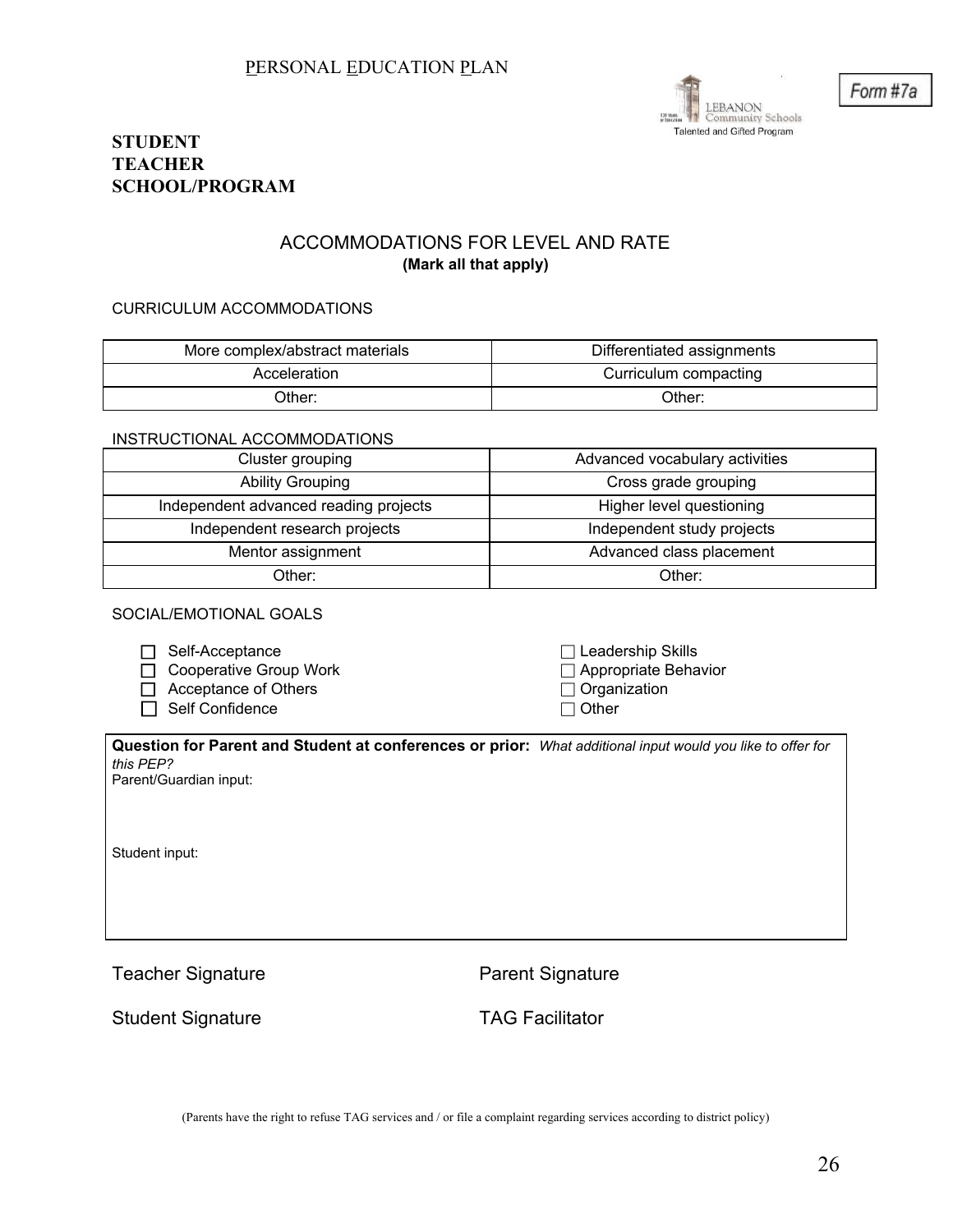*TEACHER DOCUMENTATION: Please enter notes for specific differentiation every quarter as well as anecdotal notes, parent comments, etc…*

*Quarter 1 –*

*Quarter 2 –*

*Quarter 3 –*

*Quarter 4 –*

Other notes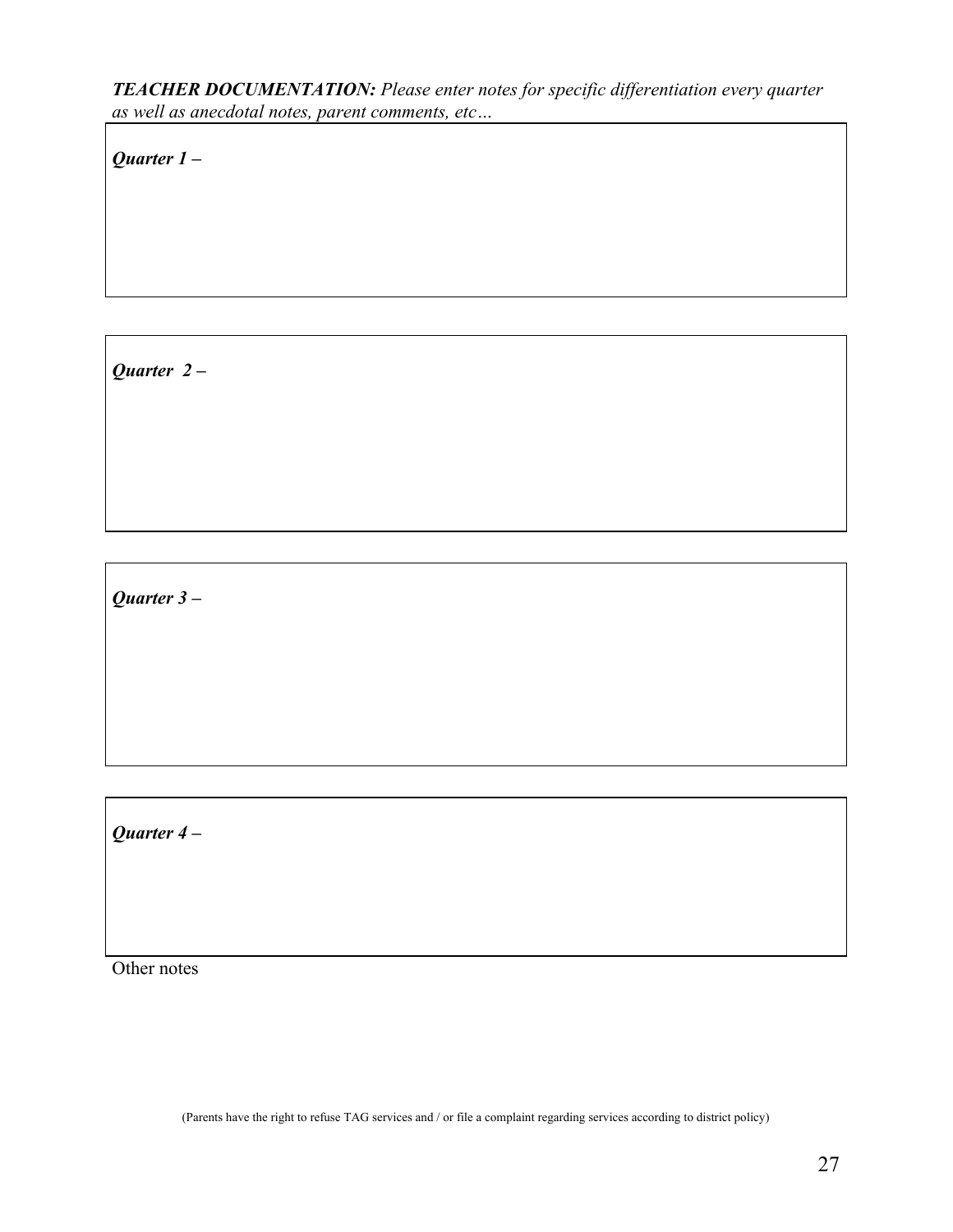#### Talented and Gifted **Exit Form** Insert School name here

#### **Form #8**

#### **Student Name:** Date:



The gifted/talented committee, whose team members include the student, parent, TAG coordinator, and/or Teacher/Administrator, makes final decisions regarding exiting of the student from the program for educational, psychological, and/or personal reasons after consultation by the TAG team. The decision to exit the Talented and Gifted Program has been based on the following reasons,

*Check all that apply:*

- ❑ Parental requests withdrawal from the program, or
- ❑ Student requests withdrawal from the program with parental permission.
- □ TAG coordinator recommendations based on interviews and observations,
- □ Teacher recommendations based on observations of student behavior and performance,
- ❑ Current ability testing,
- $\Box$  Other:

Student Signature:

Parent/Guardian Signature:

TAG Coordinator:

Administrator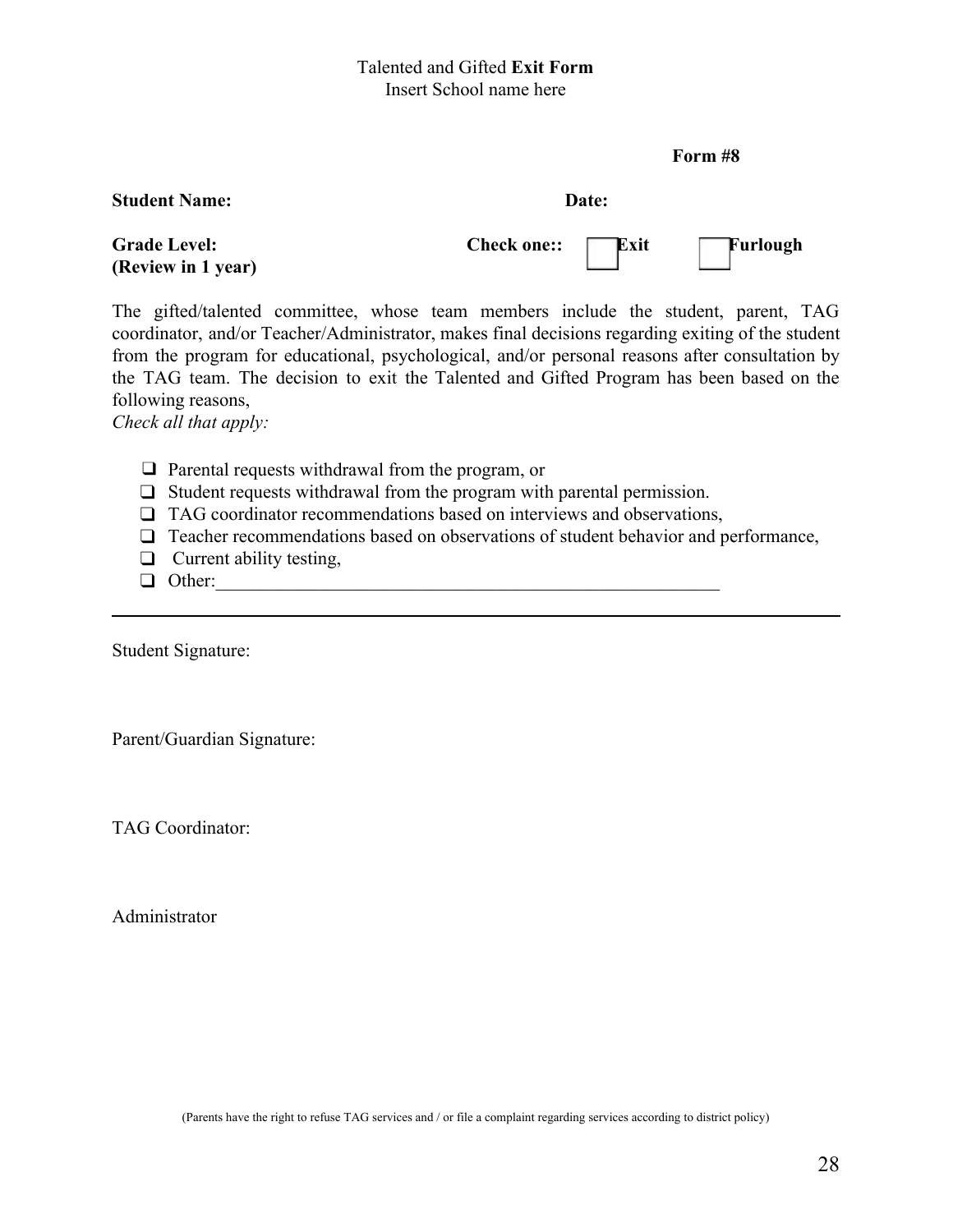## **Lebanon Community School District**

## *Teaching Gifted Students*

## Helpful resources for teachers and parents

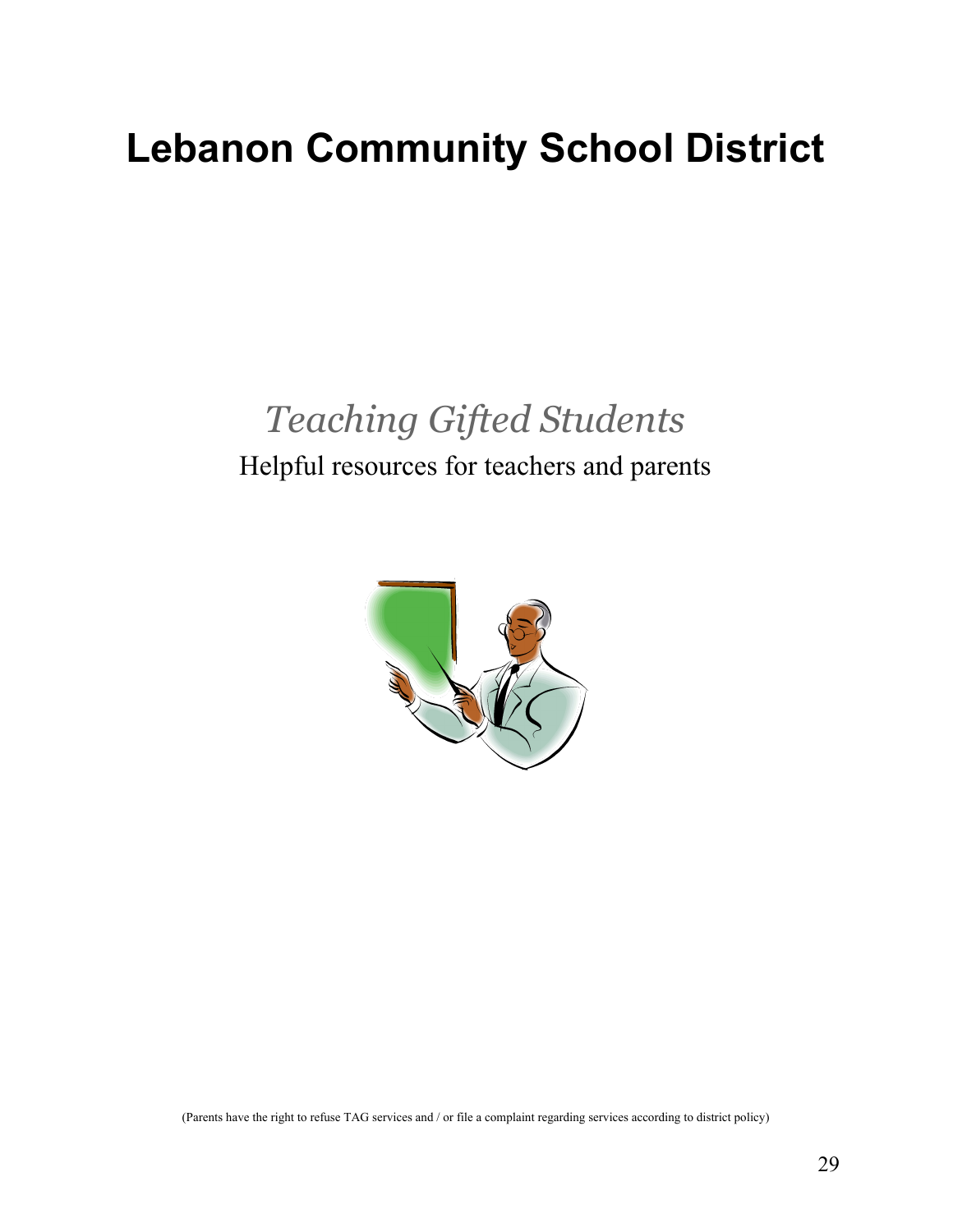## **The Teacher of Gifted Students**

*An outstanding teacherisessential forthesuccess of any program, but it*

*is* of paramount *importance that a teacher* of gifted *students*.......

- Appreciates interacting with gifted students and enjoys their spontaneity.
- Enjoys learning from students as well as teaching them
- Respects pupil's ideas and values their input
- Approaches subject matter with enthusiasm
- Capitalizes on a wide range of classroom experiences
- Utilizes students' contributions in class discussions and assignments.
- Emphasizes academic skills for gifted students, such as critical thinking, problem solving, the analysis of the historical development of ideas, and the interrelationships and interdependencies between thoughts and knowledge.
- Differentiates instruction and is knowledgeable and comfortable with multi-media techniques, technology, and specialize materials.

#### **The teacher must also:**

- Be aware of underachieving gifted students how to identify them and how to meet their needs.
- Possess a sense of humor, can admit mistakes and is able to laugh at self.
- Appreciate the process of learning as well as the end product.
- Possess sufficient inner confidence to function successfully with the gifted.
- Allow and encourage a wide range of classroom activities from quiet independent study to dynamic group interchange of ideas.
- Realize that gifted students have a great need to interact with each other and allow ample time for such interaction.
- Understands that differentiated curriculum is not more work for the gifted student but depth and quality of work.
- Recognize that gifted students have varied psychological as well as educational needs and interests and individualizes activities accordingly.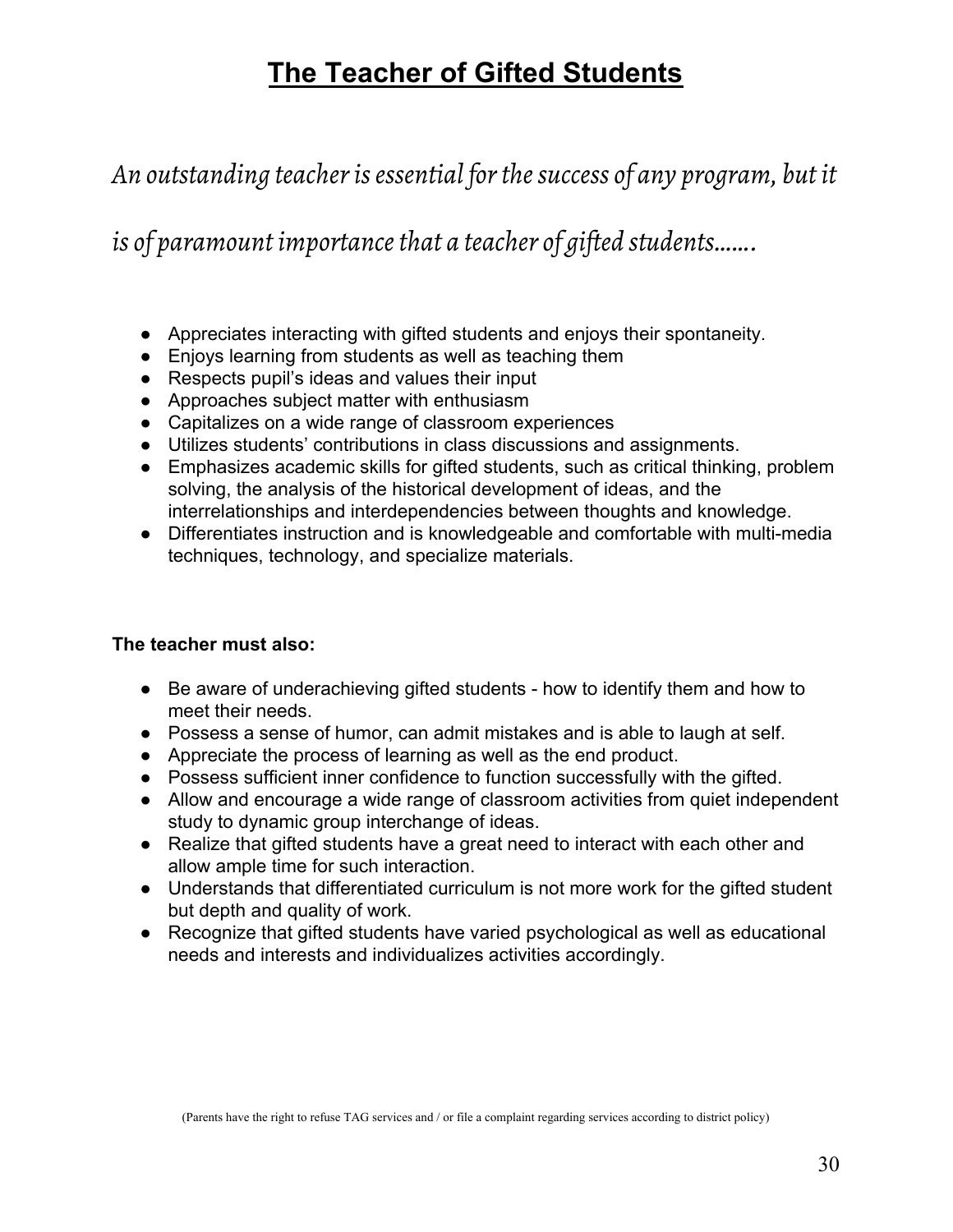## **Characteristics of the Gifted**

No two gifted students are alike. Their talents, ability levels, interests, motivation and performance may differ. Some gifted students may demonstrate exceptional talent in academics, some may be strong in visual and performing arts, and some may be natural leaders. Gifted students may possess mechanical aptitude, sensitivity, or a strong sense of fairness.

No one definition or set of characteristics describes all gifted students. However, this list might be a useful guide for recognizing gifted and able students.

**CURIOUS**: keen observer, alert, inquisitive nature, questions the how and why of things, eager, pursues many interests in depth.

**RAPID LEARNER:** quickly masters facts, retains and applies information, needs minimal instruction on routine tasks.

**SUSTAINS INVOLVEMENT**: The student demonstrates: persistent goal-directed behavior, has a long attention span, ignores distractions, is not easily discouraged by setbacks and is self-motivated.

**SOCIALLY AWARE**: sensitive and intuitive, empathizes with others, flexible and open in manner, concerned with values and ideals.

**ENJOYS READING**: The student: reads a wide range of materials for information and pleasure; chooses advanced selections, uses reference works effectively at an early age.

**VERBALLY PROFICIENT**: possesses an advanced vocabulary, expresses him/herself fluently, communicates precisely and accurately, expresses own opinions freely, shows humor, asks probing questions.

**RESPONSIBLE**: works independently, needs minimal directions, understands and accepts guidelines, organizes tasks, peers, and events, often serves as a leader, is respected by peers.

**CRITICAL THINKER**: analyzes and is logical, reasons out complicated things, evaluates situations, uses common sense, expresses and accepts constructive criticism.

**CREATIVE**: imaginative, versatile, and adaptable, flexible in ideas and actions, possesses problem-solving ability, original and inventive, gives clever and witty responses.

**GENERALIZER**: perceives and abstracts ideas, sees relationships, grasps underlying principles, makes valid assumptions about people, events and things, integrates areas of knowledge.

**RESOURCEFUL**: a producer who has a knack for using the limited resources, time and people in a learning environment to achieve outstanding results, a prolific and creative author, study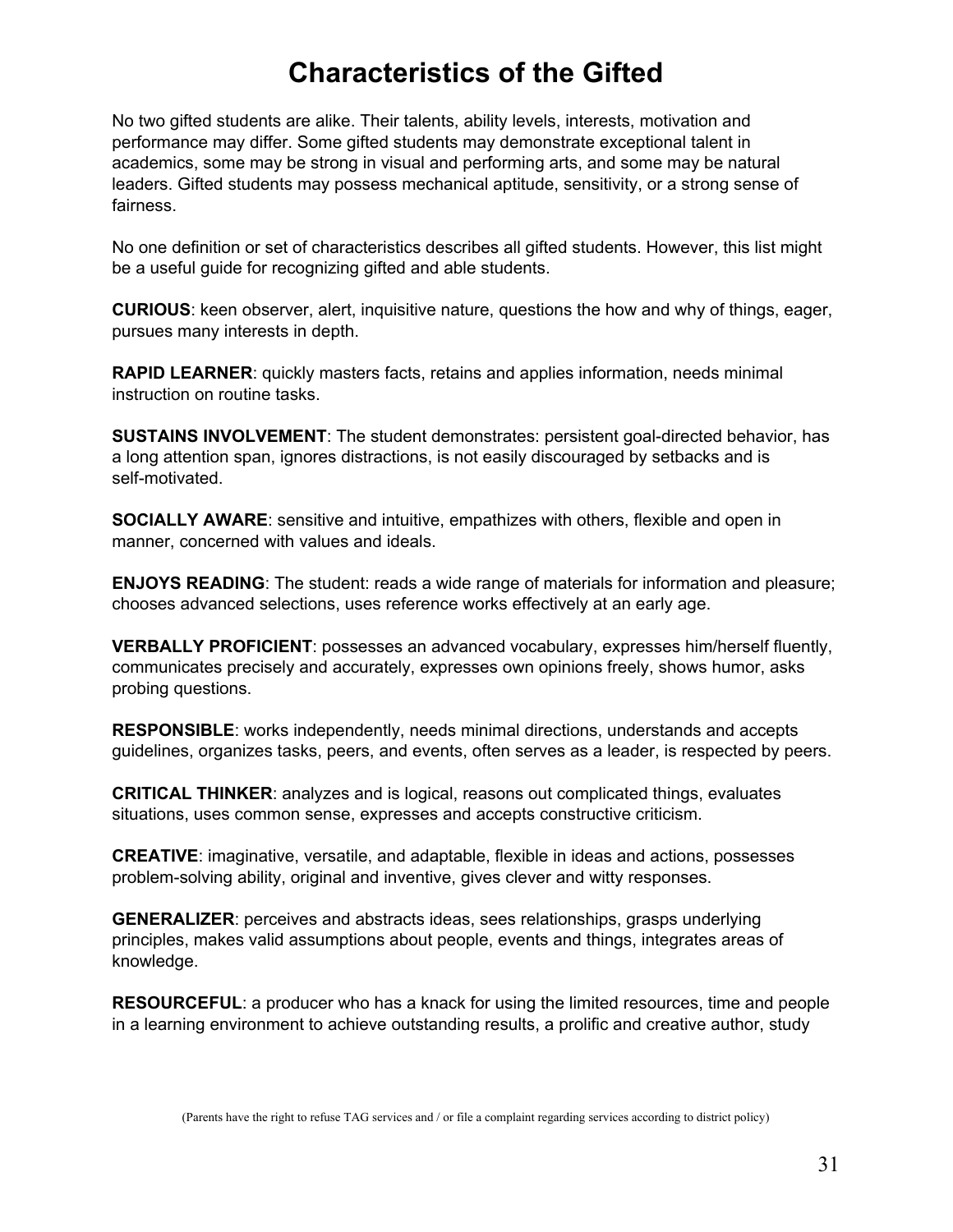and research results in original projects, generates new ideas and viewpoints, proposes novel solutions to peer conflicts.

#### **Characteristics of gifted students that tend to screen them out of programs**

- Bored with routine tasks, refuses to do rote homework
- Difficult to get him/her to move into another topic
- Is self-critical, impatient with failures
- Is critical about others, of the teachers
- Often disagrees vocally with others, with the teacher
- Makes jokes or puns at inappropriate times
- Emotionally sensitive may overreact, get angry easily or ready to cry if things go wrong
- Not interested in details; hands in messy work
- Refuses to accept authority; nonconforming, stubborn

#### **The Affective needs of gifted children**

- To understand the meaning of their own giftedness
- To reconcile their deep concern and feelings of morality and justice
- To be in classes with at least 3 or 4 other gifted students
- To deal with the feelings of "differentness"
- To have a self-concept separate from their achievements
- To recognize and deal with stress
- To have an appropriate and meaningful education
- To learn decision making, goal setting, and evaluation skills
- To not be treated as small adults
- To have appropriate and early educational and career guidance
- To resolve any discrepancy between social and academic self-concept
- To learn interpersonal and communication skills
- To have appropriate expectations for themselves and others
- To cope with and take advantage of their heightened sensitivities
- To pursue their passions

#### **Gifted Kids: Ages and Stages**

#### **Remember: Children are average with gifts, not superior with faults-**

#### **Child in Elementary Grades:**

- Curious, wants to know everything
- Has a wide variety of interests
- May quit or persevere
- Learns quickly
- Remembers easily with little practice
- Resists details and long assignments
- Prefers complex tasks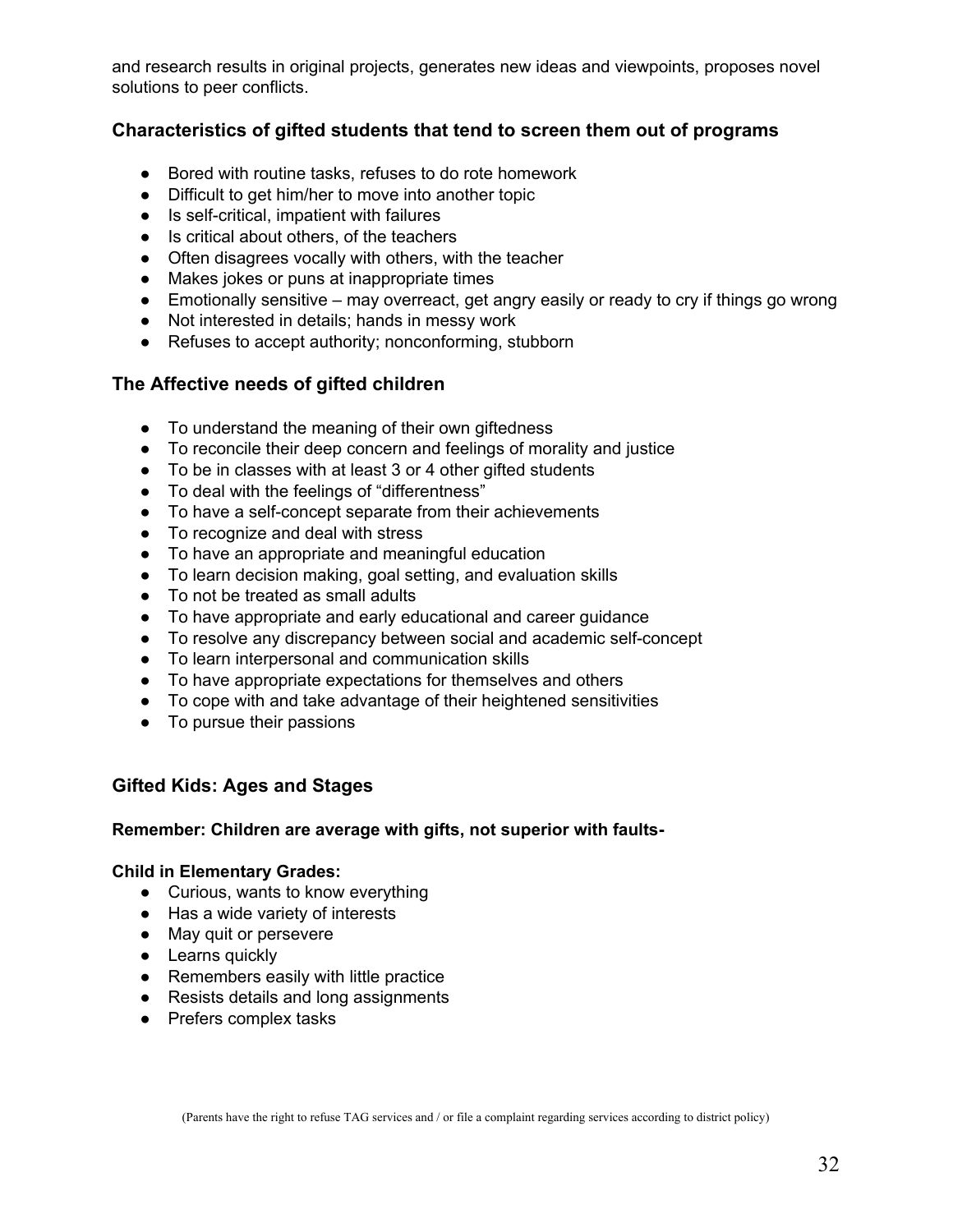- Highly verbal on subjects of interest
- Long attention span
- Highly critical of self and others
- Perfectionist
- Understands abstract ideas
- Creates theories
- Loves working with symbolic modes of communication
- May be very creative
- Non-conforming
- Points out inconsistencies seen in adults or situations
- Thrives on problem-solving approach to learning
- Collects unusual things
- Advanced sense of humor
- Prefers to work alone or play with one friend
- Devoted to FAIRNESS, hates injustice
- Loves to experiment with ideas and methods

#### **Adolescents:**

- Desire acceptance, belonging to more than one peer group
- May find little new to learn in school
- May appear to slow down in learning
- May lack needed study skills
- May need to deal with realities of being younger than pals
- May feel pressure to "do great things"
- May see advanced courses as undesirable; impostor syndrome
- May make decisions favoring popularity over intelligence
- Girls may feel conflict; between intelligence and femininity
- May operate at lower levels in physical growth than intellectual work habits
- May prefer :
	- o Sound activities
	- o Visual activities
	- o Tactile activities
	- o kinesthetic activities
	- $\circ$  to work alone
	- $\circ$  inquiry activities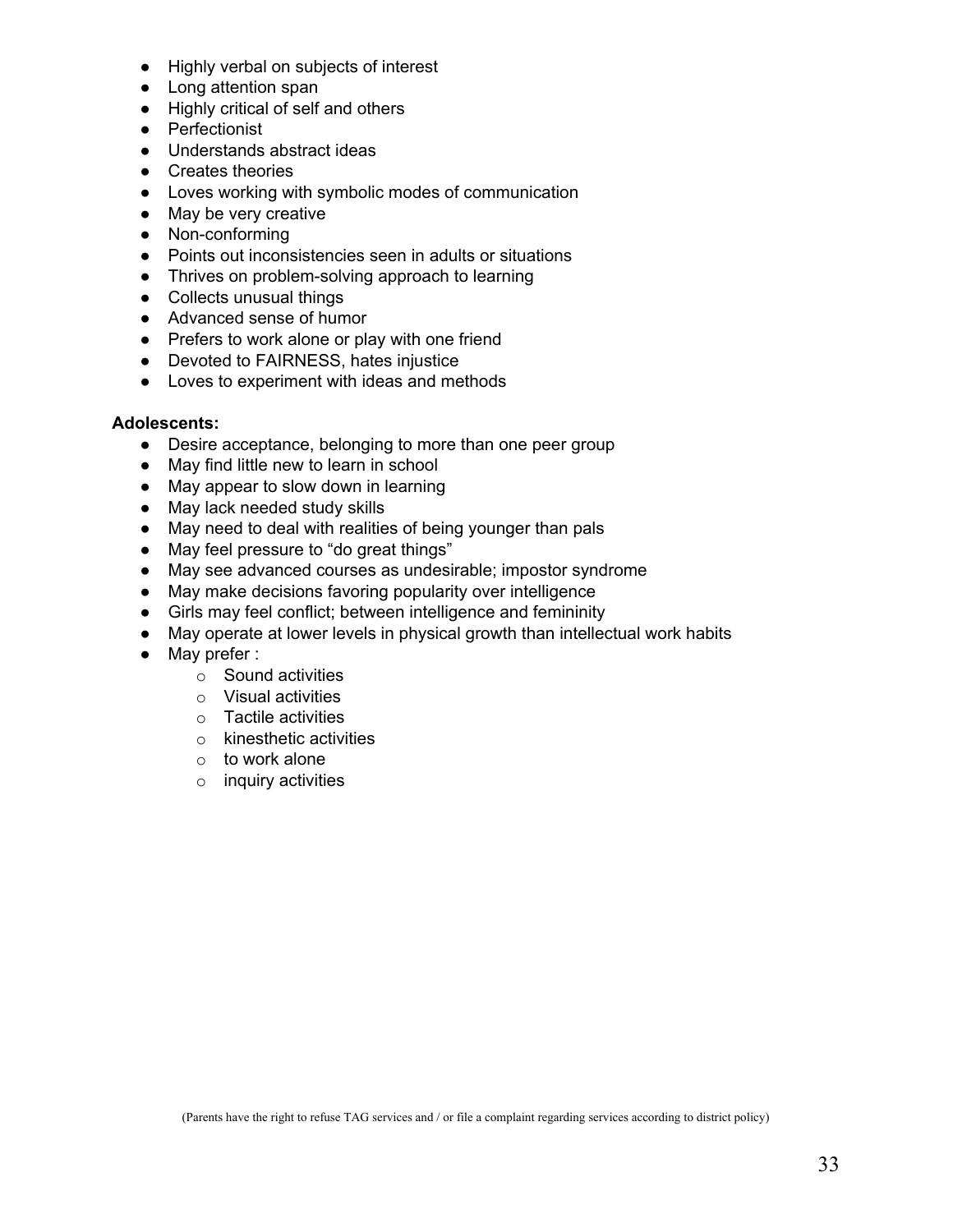#### **Bright Child or Gifted Learner**



#### **BRIGHT CHILD**



#### **GIFTED LEARNER**

Knows the answers. Is interested. Is attentive. Has good ideas. Works hard. Answers the questions. Top group. Listens with interest. Learns with ease. 6-8 repetitions for mastery. Understands ideas. Enjoys peers. Grasps the meaning. Completes assignments. Is receptive. Copies accurately. Enjoys school. Absorbs information. Technician. Good memorizer. Enjoys straight forward, sequential presentation. Is alert.

Is pleased with own learning.

Asks the questions. Is highly curious. Is mentally and physically involved. Has wild, silly ideas. Plays around, yet tests well. Discusses in detail, elaborates. Beyond the group. Shows strong feelings and opinions. Already knows. 1-2 repetitions for mastery. Constructs abstractions. Prefers adults. Draws inferences. Initiates projects. Is intense. Creates a new design. Enjoys learning. Manipulates information. Inventor. Good guesser.

Thrives on complexity. Is keenly observant. Is highly self-critical.

> Created by Janice Szabos Gifted Child Quarterly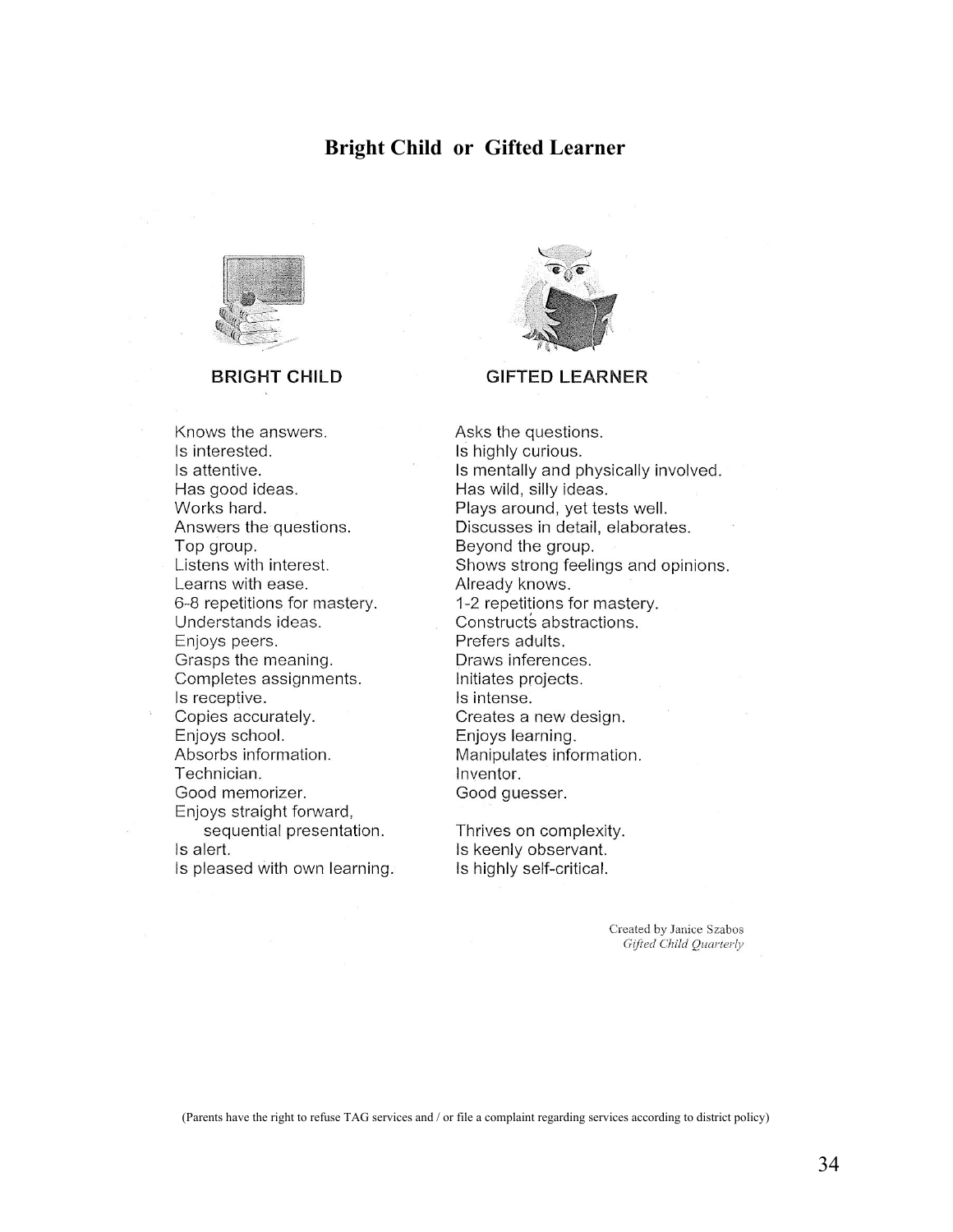#### **Differentiation- A definition**

Differentiation refers to the development of curriculum-based services or curricular adaptation in course content, instructional strategies, and products required of the students. Service occurs through a curriculum which has been modified to meet the rate and level needs of gifted and talented students during the regular course of instruction.

#### **Elements of Differentiation**

- Accelerated or advanced content
- More complex understanding of generalizations, principles, theories, and content structure
- Abstract concepts and thought processes or skills
- Level and type of resources used to obtain information, acquire skills, and develop products
- Appropriation of longer/shorter time span for learning
- Generating new information or products
- Transfer of learning to new different disciplines, situations
- Development of personal growth and sophistication in attitudes, appreciation, feelings
- Independent thought

#### **Principles of Differentiated Curriculum for the Talented and Gifted**

- Present content that is related to broad-based issues, themes or problems
- Integrate multiple disciplines into the area of study
- Present comprehensive, related, and mutually reinforcing experiences within an area of study
- Allow for the in-depth learning of self-selected topic within the area of study
- Develop independent or self-directed study skills
- Develop productive, complex, abstract, and/or higher level thinking skills
- Focus on open-ended tasks
- Develop research skills and methods
- Integrate basic skills and higher level thinking skills into the curriculum
- Encourage the development of products that use new techniques, materials, and forms
- Encourage the development of self-understanding, i.e., recognizing and using one's abilities, becoming self-directed, appreciating likenesses and differences between oneself and others
- Evaluate student outcomes by using appropriate and specific criteria through self-appraisal, criterion-referenced and/or standardized instruments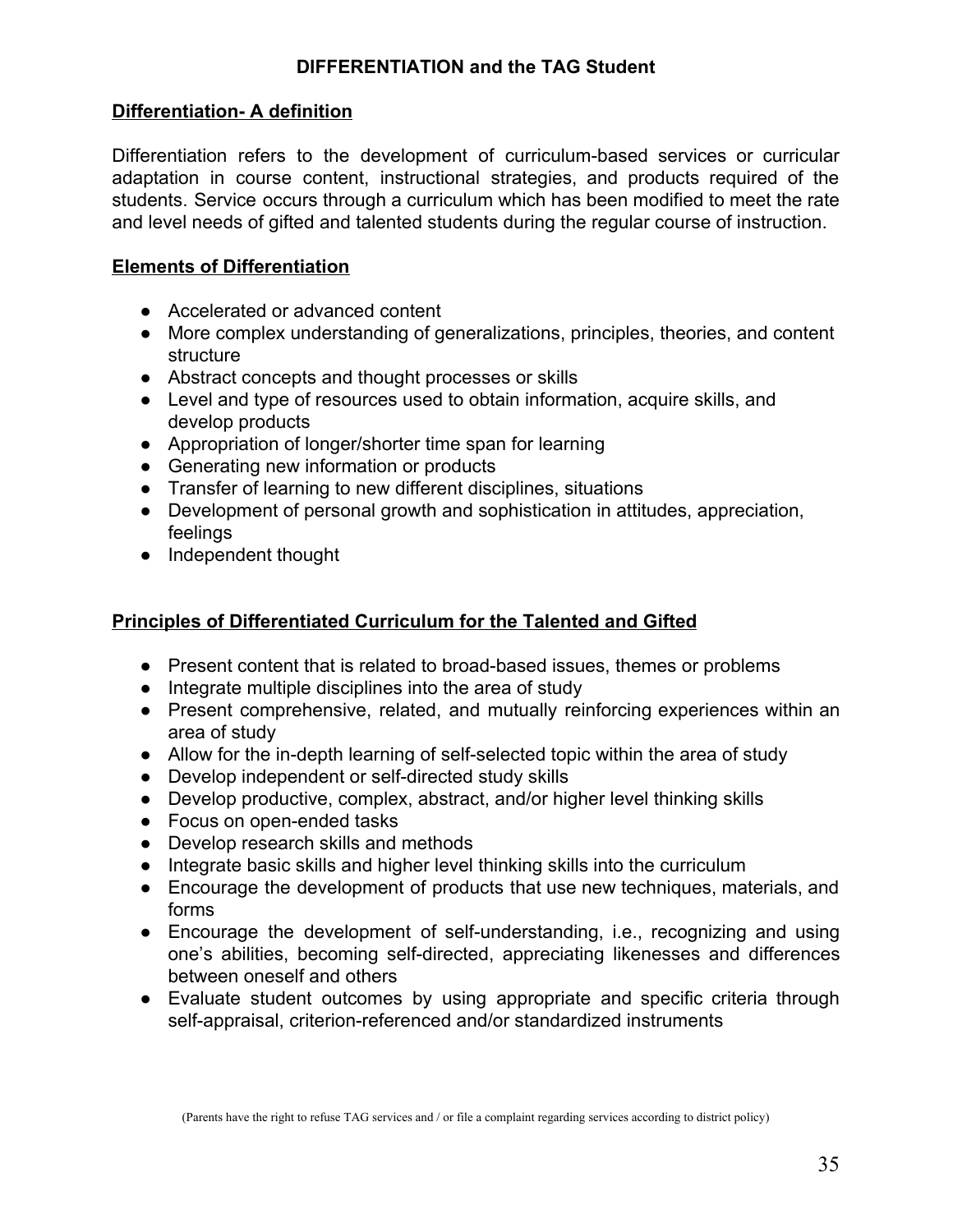#### **Differentiation Strategies**

- **1. Change Content – stress greater complexity of subject matter, high level thinking, and incorporate high level thinking skills that develop in students the ability**
	- **-->** Design a curriculum that:
		- a. teaches the basic structure of the content
		- b. allows the students to approach the subject as a specialist approaches it
		- c. introduces important concepts, ideas and skills at as early as age as possible
		- d. generates may ideas
		- e. associates and interrelates concepts
		- f. evaluate facts and arguments critically
		- g. create new ideas and new lines of thought
		- h. reason through complex problems
		- i. understand themselves, other people, other situations and other times

#### **2. Change Method – adapt how material is presented to fit the particular learning style of the student**

- a. **observe** the learning behavior of your gifted students
- b. **verify** your assessment by conferring with your student
- c. then **vary** presentations and learning experiences that you offer by including teaching methods that match your students' learning preference.
- d. while appealing to a particular learning style allows students opportunities to use their strengths – it is also necessary to **broaden and balance** their approach to learning by "exposing" them to other methods of learning.
- **3. Change Environment – move students to different setting or change the nature of the setting in which he/she receives instruction**
	- **● This may include, but is not limited to:**
		- a. specialized field trips
		- *b. acceleration to next grade level? add link*
		- c. use of open classroom, resource rooms, learning center
		- d. after school clubs
		- e. special classes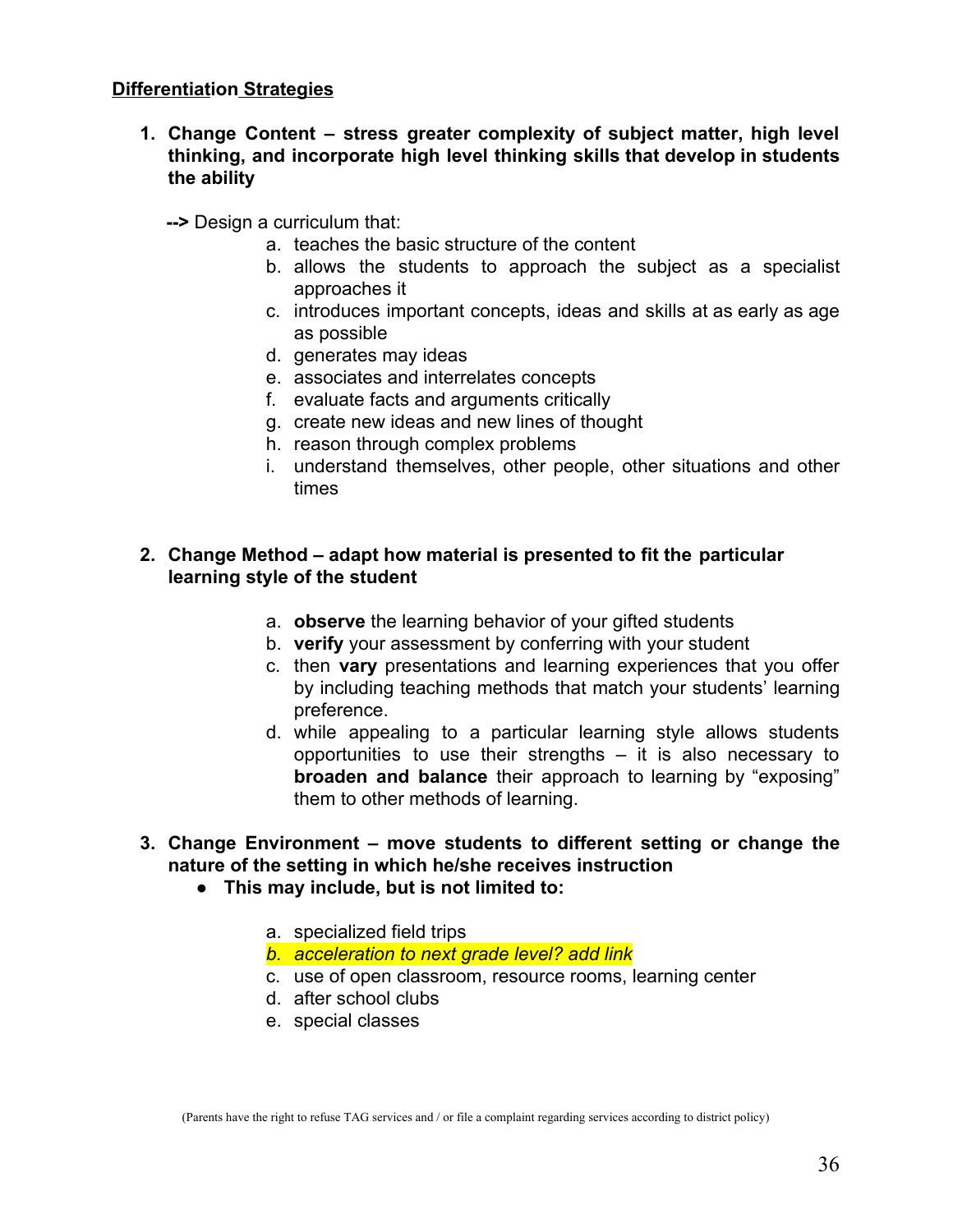## Lebanon Community School District

*Policies*



## **Current district policies include: IGBB, IGBBA, IGBBB, IGBBC, IGBBD**

and can be found on the Lebanon Community School District website On the District [Policies](http://lebanon.k12.or.us/board/policies/) page.

A current copy of the (Oregon Revised Statutes) ORS and OARs(Oregon Administrative Rules) that pertain to Talented and Gifted education may be found on the Lebanon Community School District website on the **TAG page.**

**[http://www.lebanon.k12.or.us](http://www.lebanon.k12.or.us/)**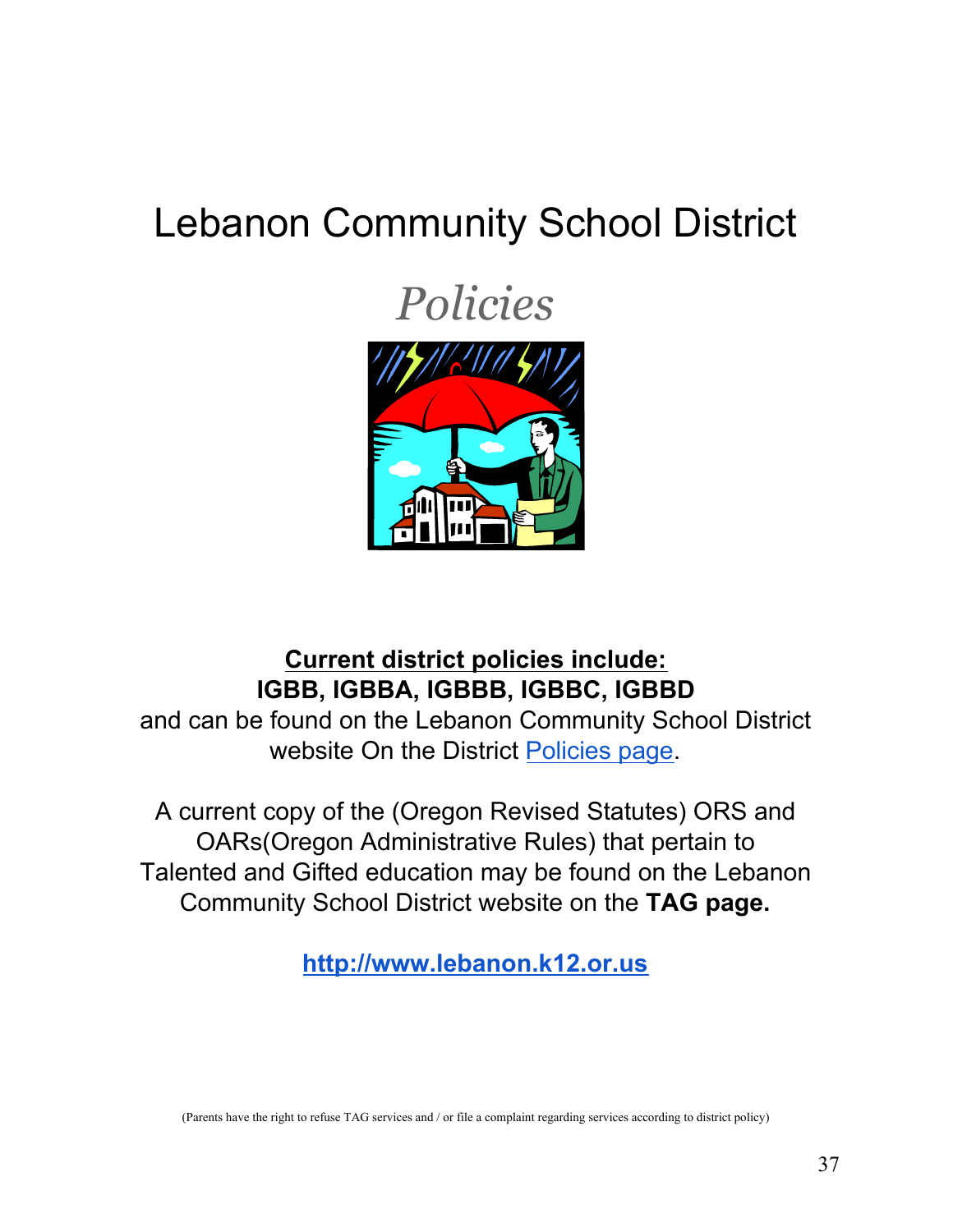## **GLOSSARY**

**Level of Learning-** The student's instructional level in the curriculum and the place where the student will be successful but encounter knowledge and skills not yet learned or mastered. Level is more than advanced grade level; it involves complexity and sophistication of concepts.

**Rate of Learning**- The measure of the pace at which the student successfully progresses through the curriculum after being placed at an appropriate instructional level. A student's rate of learning will vary, depending on the subject, point in the learning process, degree of interest, level of difficulty and learning style.

**Differentiated Assignments**: Assignments changed to meet a variety of different students' needs. The content, the processes and skills, and/or the final product (essay, speech, and visual display) may be modified to stimulate higher-order, more sophisticated outcomes.

**Interdisciplinary Curriculum**: Curriculum and activities based on common themes that cut across several disciplines.

**Enrichment Activities**: Activities and materials offered outside of the regular curriculum (i.e. after school). Complex/Abstract Materials: Materials that require higher levels of abstraction and complex outcomes than regular materials, i.e., original sources that require analysis, interpretation, or evaluation.

**Research Projects:** Opportunity for students to conduct research on a curriculum topic or an area of interest; should include opportunities for learning advanced research skills including exposure to new sources of information, how to conduct primary research, and presentation of information.

**Curriculum Compacting**: A three-step process that (1) assesses what a student knows about material to be studied and what the student still needs to master, (2) plans for learning what is not known and excuses student from what is known, and (3) plans for free time to be spent in enriched or accelerated study, or for self-selected independent work.

**Acceleration:** Students' needs are usually met and accommodated by the teacher providing faster pacing and more advanced content within the regular classroom; may occasionally require moving a student to a more advanced classroom or grade level for all or part of a day.

**Cluster Grouping:** Grouping by ability or interest; grouping within skill area, usually language arts or math. May be in classroom, grade level, or cross-grade; may include acceleration and enrichment. May be short or long term; may be project-oriented.

**Independent Study/Project:** Student may work independently, with teacher guidance, on a project or area of study. The teacher may assign the topic, the student may select a topic from a list of options, or the student may design his/her own project with the teacher's guidance.